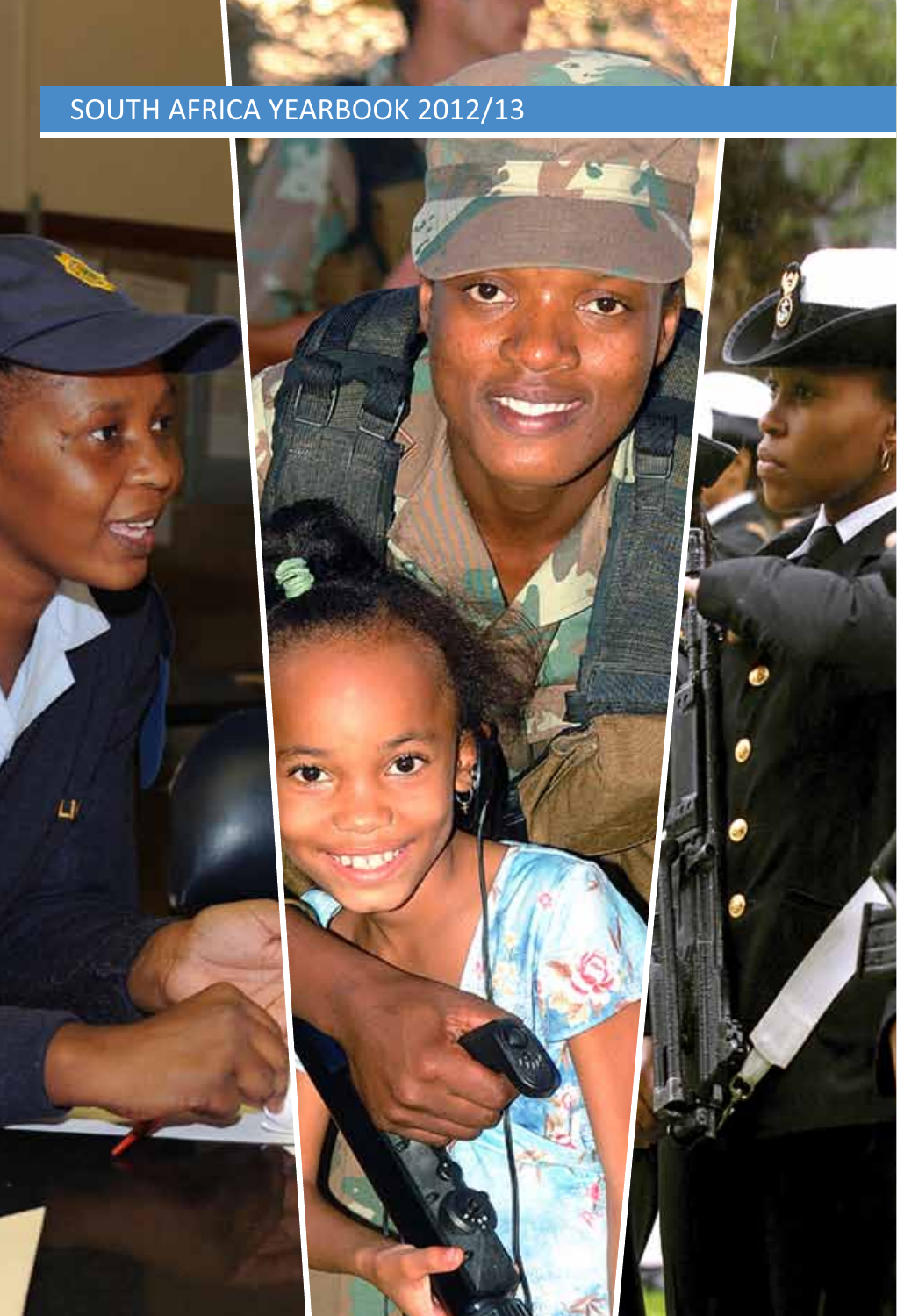# and Intelligence The task of maintaining the safety and security

France Control and Control and Control and Control and Control and Control and Control and Control and Control and Control and Control and Control and Control and Control and Control and Control and Control and Control and of society is critical to the success of all government's programmes. Law enforcement services in South Africa fall under the Department of Police, which is responsible for policy determination, direction, and overall execution of the department's mandate in relation to relevant legislation.

The National Police Commissioner answers directly to the Minister of Police. Entities reporting to the Minister of Police are the:

- Civilian Secretariat for Police
- Independent Police Investigative Directorate (IPID)
- South African Police Service (SAPS)
- Private Security Industry Regulatory Authority.

The SAPS is South Africa's principal law enforcement body and is responsible for preventing, combatting and investigating crime to maintain public order, protect and secure the inhabitants of the country and their property, and to uphold and enforce the law.

Some municipalities, such as Cape Town, Johannesburg, Durban and Pretoria, have their own local police units, tasked mainly with road security and local law enforcement.

The primary objective of the Department of Defence is to defend and protect South Africa, its territorial integrity and its people in accordance with the Constitution and the principles of international law regulating the use of force.

The main duties of the South African National Defence Force (SANDF) are currently sea and land border protection, and peacekeeping on the African continent.

The Department of State Security is responsible for providing government with intelligence on domestic, foreign or potential threats to national stability, the constitutional order, and the safety and wellbeing of its people. This enables government to implement and improve policies to deal with potential threats and to better understand existing threats.

On 12 June 2012, President Jacob Zuma announced the appointment of a new National Commissioner of Police and the first women in South Africa to hold this position, Riah Phiyega.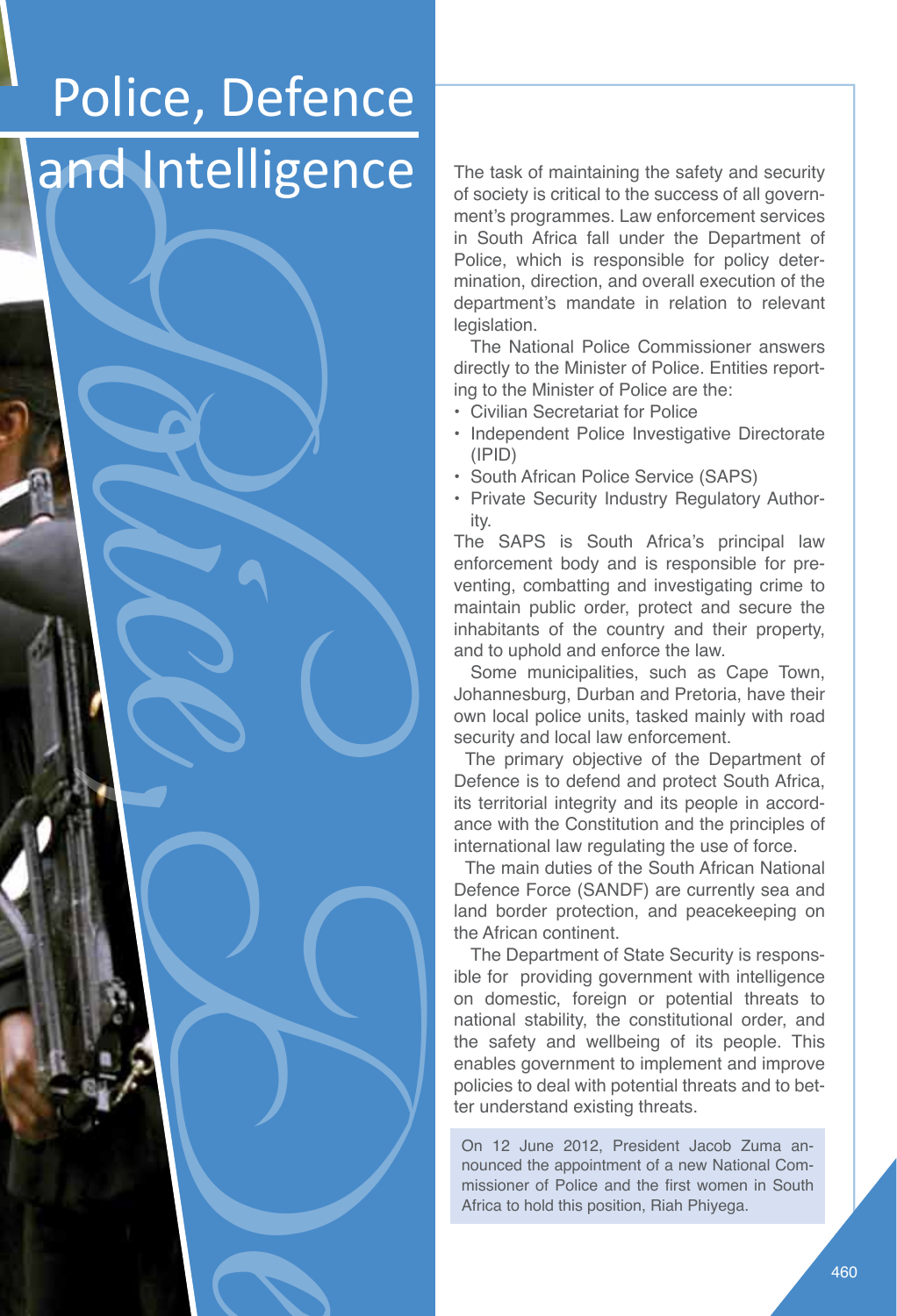# **Department of Police**

The Department of Police has named 2012 as *The Year of the Detective* and directed their energies to 10 priorities during the 2012/13 financial year, namely:

- transforming the police, particularly regarding aspects, units or specialised areas that remained untransformed in terms of race and gender
- harmonising the information and communication technology (ICT) sector within the SAPS
- ensuring that the pace at which new police stations are built is accelerated, especially in rural areas and townships; and ensuring committed personnel and improved systems and operations
- strengthening of crime intelligence, as well as improvements in detective services
- strengthening Family Violence, Child Protection and Sexual Offences units
- curbing rhino poaching; the review of the White Paper on Safety and Security; skillsfocused recruitment; strengthening oversight on police; and improving forensic science laboratories.

#### **Legislation and policies**

In 2012/13, the review of the *White Paper on Safety and Security* was expected to be finalised. During 2011/12, the SAPS made concerted efforts on strengthening civilian

2012 was declared *The Year of the Detective*; with a focus on 10-point priority deliverables:

- transformation of the South African Police Service
- smart policing to enhance the Criminal Justice Systembuilding new police stations
- policing public service delivery better
- strengthening crime intelligence capacity
- fighting violence against women and children
- skills-focused recruitment as opposed to volume-based recruitment
- improving forensic science laboratories
- reviewing the *White Paper on Safety and Security*
- strengthening oversight on those who police the police.

oversight of the police through the reform of the former Independent Complaints Directorate.

By 2011/12, these reforms had been processed. The task will not only be on ensuring delivery of this oversight bodies but also the review of the *White Paper for Safety and Security* and subsequent overhaul of the SAPS Act, 1995 (Act 68 of 1995).

In December 2011, the Civilian Secretariat for Police Bill was passed into an Act, the Civilian Secretariat for Police Act, 2011 (Act 2 of 2011).

The IPID Act, 2011 (Act 1 of 2011), strengthens the oversight of the police actions by stipulating that the National Commissioner has to move on the IPID's findings by initiating disciplinary proceedings and must report regularly on the progress or matters referred to police management. Under the new Act, police must also report to the IPID any matter falling under the scope of investigation of the directorate.

The SAPS Act, 1995 requires that the National Commissioner develop a one-year plan that sets out the priorities and objectives of policing for the next financial year.

A national workshop was hosted in 2012 to address challenges experienced in implementing the Domestic Violence Act, 1998 (Act 116 of 1998), and to ensure compliance with the Children's Act, 2005 (Act 38 of 2005), the Child Justice Act, 2008 (Act 75 of 2008), the Criminal Law (Sexual Offences and Related Matters) Amendment Act, 2007 (Act 32 of 2007), and the Service Charter for Victims of Crime.

In 2011/12 the SAPS implemented the initial phase of the new Second-Hand Goods Act, 2009 (Act 6 of 2009).

The Government Security Regulator relates to national key points evaluated in compliance with the National Key Points Act, 1980 (Act 102 of 1980).

The Justice, Crime Prevention and Security Cluster announced in February 2012 that a Cybersecurity Policy Framework would be tabled before the Cabinet during 2012. In addition, it said that the finalisation of specific cybercrime plans would be a target in 2012. Police have put in place operational measures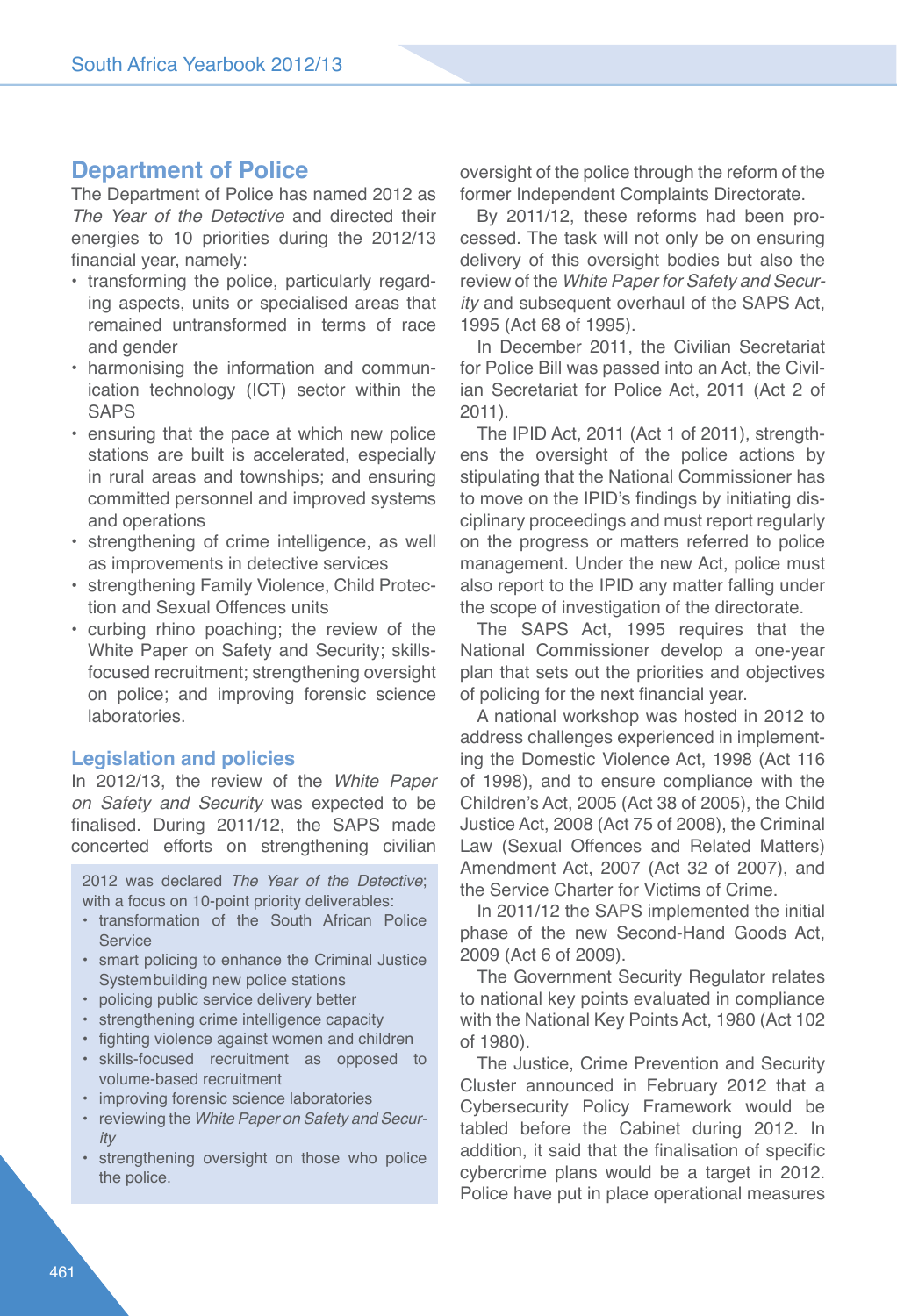to deal with cybercrime management. Several cases had been prosecuted by the National Prosecuting Authority (NPA), while others were under investigation.

The need for everyone using a cellphone to register their SIM card with the Regulation of Interception of Communications and Provision of Communication-related Information Act, 2002 (Act 70 of 2002), was one of the ways meant to combat cybercrime. By February 2012, about 37 million SIM cards had been registered in accordance with the new legislation. This reduces the possibility for criminals using cybertechnology to plan and execute crime, increasing the chances of their detection and enhancing the quality of evidence which will be presented before the court during trial.

The cluster, led by the SAPS, had already begun to intensify cooperation with police services in the region and with Interpol to fight crime syndicates, including cybercriminals.

The Comprehensive Rural Safety Strategy to enhance safety and security levels, accessibility to policing and service delivery was launched for communication and roll-out to all rural areas during 2011. The strategy is based on four pillars:

- improving and enhancing service delivery at local level
- enhancing cooperation and coordination among all role players
- improving community safety awareness in rural areas
- rural development.

A pilot project to assess the operational concept of the strategy was implemented at Harrismith in the Free State and Tsolo in the Eastern Cape; and thereafter for roll-out during 2012/13 to other identified priority police stations where a high tendency of incidents, such as stock theft, are experienced.

As part of the integrated approach adopted in the Rural Safety Strategy, the SAPS support the Comprehensive Rural Development Plan lead by the Department of Rural Development and Land Reform.

A partnership was formed with farmers andworkers unions such as Agri-SA, the Transvaal During 2011/12, the Anti-Corruption Task Team that was specifically established to investigate public sector corruption in terms of Output 5 of the Government Delivery Agreement, arrested 38 suspects for fraud and corruption amounting to R212 528 988 and seized assets totalling R150 million.

Agricultural Union, the National Emergent Red Meat Producers Organisation, the Department of Rural Development and Land Reform, the Department of Agriculture, Fisheries and Forestry, as well as organised agriculture. Meetings with role players from the abovementioned civil organisations and government departments are held on a quarterly basis to discuss crime affecting rural communities and to establish an integrated approach in addressing the challenges facing rural communities.

#### **Budget and funding**

Expenditure increased from R41,6 billion in 2008/09 to R58,6 billion in 2011/12, at an average annual rate of 12%. This was driven mainly by increased expenditure in compensation of employees to provide for additional capacity and improved conditions of services.

Over the medium term, expenditure is expected to grow at an average annual rate of 6,6%, primarily due to:

- the investment in capital infrastructure and technological enhancements, especially in the forensic and investigative functions
- additional capacity for the Directorate for Priority Crime Investigation
- the upgrading of information technology network
- the review and modernisation of the criminal justice system to create an integrated criminal justice environment.

The budget for 2012/13 for the Department of Police is R62,5 billion. For 2012/13, the department planned on visible policing at more than 40% of the budget to enable police stations to institute and preserve safety and security, provide for specialised interventions and the policing of South Africa's borders.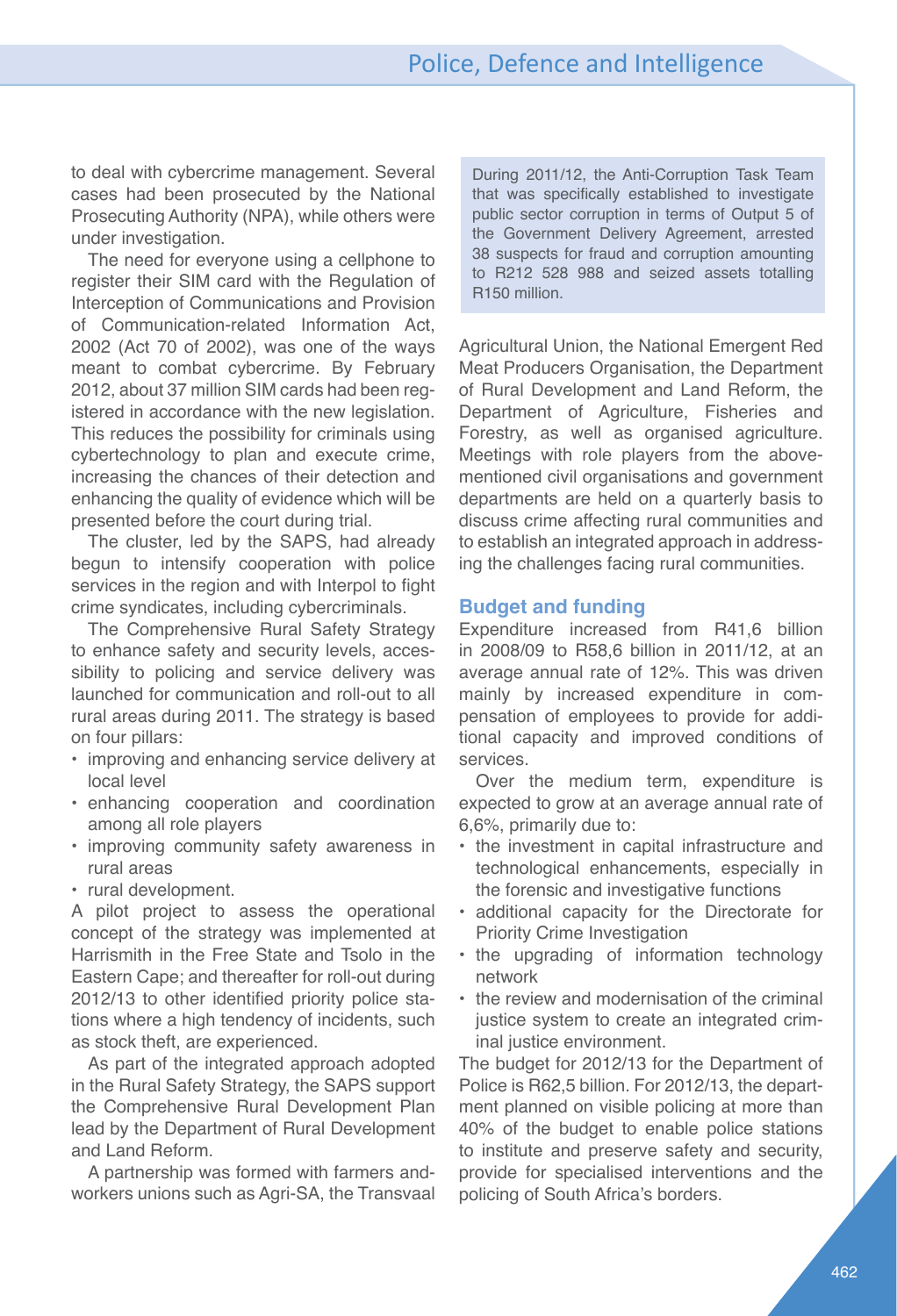To increase access to communities by building, upgrading and improving police stations, 16 police facility projects were completed in 2011/12. This included a new police station in Hebron, Western Cape and a new 10111 Centre in East London, Eastern Cape.

In addition to this, the SAPS completed 52 capacity projects in terms of basic services, which include 19 police stations that were provided with electricity or generator units, 16 police stations that were provided with water and 33 police stations that were provided with sanitation.

Building of new police stations relates to service delivery within SAPS and government's priority to ensure that the pace of building new police stations is accelerated. In 2012/13, the management of the police finalised its strategic and operational plan, which was expected to give impetus in achieving this goal.

#### **South African Police Service (SAPS)**

The mandate of the SAPS is derived from the Constitution. The objectives of policing are:

- preventing, combatting and investigating crime
- maintaining public order
- protecting and securing the inhabitants of South Africa and their property
- upholding and enforcing the law.

The vision of the SAPS is to create a safe and secure environment for all the people in South Africa.

In January 2012, Corruption Watch was launched. It is a civil society institute formed to enable South Africans to report and confront corrupt activity in the public and private sectors. Corruption Watch's work includes a website (*www.corruptionwatch.org.za*) and an SMS hotline (45142) to receive reports of corruption, as well as a pledge which people can sign online.

The website will be a repository of stories from the South African public, a secure portal for evidence-based whistle-blowing activity. The organisation can also be reached via Twitter and Facebook. All personal particulars will be kept confidential.

The mission of the SAPS is to:

- prevent and combat anything that may threaten the safety and security of any community
- investigate any crimes that threaten the safety and security of any community
- ensure offenders are brought to justice
- participate in efforts to address the root causes of crime.

The National Commissioner heads the SAPS. The executive legal officer, chief operations officer, five deputy national commissioners (under whom the divisions and components of the SAPS fall) and nine provincial commissioners (under whom the provinces fall) report to the National Commissioner.

By August 2012, the number of police stations countrywide had increased to 1 130. In 2011/12, the SAPS' personnel complement increased from 193 892 to 199 345. It expanded its human resource capacity by filling 1 452 Public Service Act, 1994 personnel posts and 5 824 Police Service Act, 1994 personnel posts consisting of 5 020 entry level trainee posts, 297 legal administration officer posts, 498 posts for forensic services and nine pilots.

The detective capacity as in March 2012 was 23 701 (head count) consisting of general investigations (19 448), specialised investigations (4 226) and support (27). Specialised investigations include family violence, child protection and sexual offences, stock theft, vehicle identification, cross-border and international vehicle crime investigations.

#### **Independent Police Investigative Directorate (IPID)**

The IPID, which replaced the Independent Complaints Directorate in April 2012, was established to strenghten the fight against corruption and human rights abuses by police.

The IPID is responsibilities include ensuring independent oversight over the SAPS and the municipal police services, conducting independent and impartial investigations of identified criminal offences allegedly committed by SAPS members and the municipal police services, and making appropriate recommendations.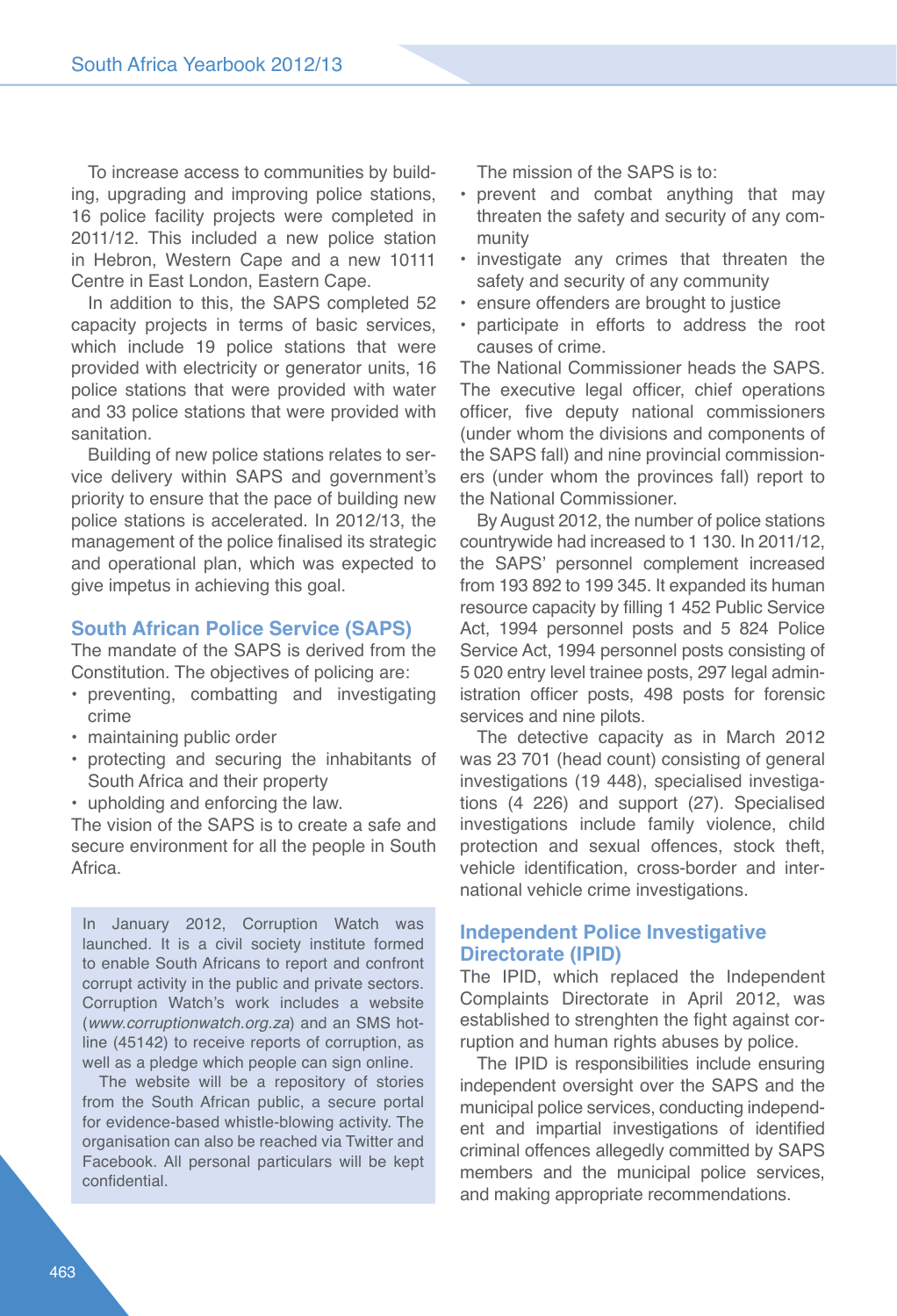In addition to the department's current seven offices, three new ones will be set up in 2013/14 – in Ladysmith (KwaZulu-Natal), Port Elizabeth (Eastern Cape) and KwaMhlanga (Mpumalanga). A further six offices will be set up in 2014/15 in Worcester (Western Cape), Vereeniging (Gauteng), Klerksdorp (Northwest), Kroonstad (Free State), Bela Bela (Limpopo) and Springbok (Northern Cape).

The additional R36 million allocated to IPID for the next financial year – bringing the total budget to R196 million – will help the department to employ more investigators. By 2012, the directorate had 139 investigators.

#### **Functions**

#### **Visible policing**

Visible policing is regarded as a line-function division of the SAPS, specifically responsible for:

- combatting crime through crime operations
- providing for the activities at police stations
- combatting crimes in the railway environment
- dealing with crimes affecting the social fabric of society, including crimes against women and children and community-based crime prevention
- providing a rapid-response service in respect of crimes in progress
- providing police dog and mounted services
- rendering a specialised services by hostage and suicide negotiators and police divers
- eradicating the proliferation of illegal firearms for the availability and use in crime and violence
- ensuring effective compliance and enforcement of liquor control legislation to address serious and violent crime as well as contact crime in South Africa.

In 2011, the department introduced a new policy for Public Order Policing. In 2012/13, the management of police was tasked to ensure the policy is effectively implemented throughout the country.

In 2012/13, more than 18 000 police officers across the country were trained in the In September 2012, a strategy to combat and reduce robberies at small business had been finalised. Through the Civilian Secretariat of Police, there was expected to be engagement with relevant parties to ensure the implementation of the strategy.

Victim Empowerment Programme, child justice, human rights, domestic violence and the Criminal Law (Sexual Offences and Related Matters) Amendment Act, 2007. For this, R1,7 billion was budgeted for all forms of training interventions.

#### **Crime prevention**

South Africa has seen an overall decrease in serious crime. Police crime statistics for the period 1 April 2011 to 31 March 2012, which were released in September 2012, witnessed a decline in all seven categories of contact crime (this refers to murder, attempted murder, sexual offences, assault with grievous bodily harm, common assault, aggravated robbery and common robbery). These crimes decreased by 3,5%.

There was a 3,1% decrease in murders; attempted murder declined by 5,2%; assault with grievous bodily harm by 4,2% and common assault by 3,4%.

Car-hijacking declined by 11,9%; cashin-transits dropped by 37,5%; bank robberies decreased by 10,3%; ATM bombings decreased by 34,6%; aggravated robbery decreased by 1,4%; robbery with aggravating circumstances decreased by 12%; common robberies decreased by 4,6%; house robberies by 1,9%, business robberies had increased by 7,5%; the sexual offences ratio decreased by 3,7%; and there was a 2% decrease in burglary at residential premises.

Looking more broadly than the criminal justice system, 56 suspects with illegally obtained assets of more than R5 million were investigated, 26 of whom had appeared in court. Assets worth R580 million of 19 individuals had been restrained.

In 2011/12, 28 163 policing actions were conducted, focusing on a number of priority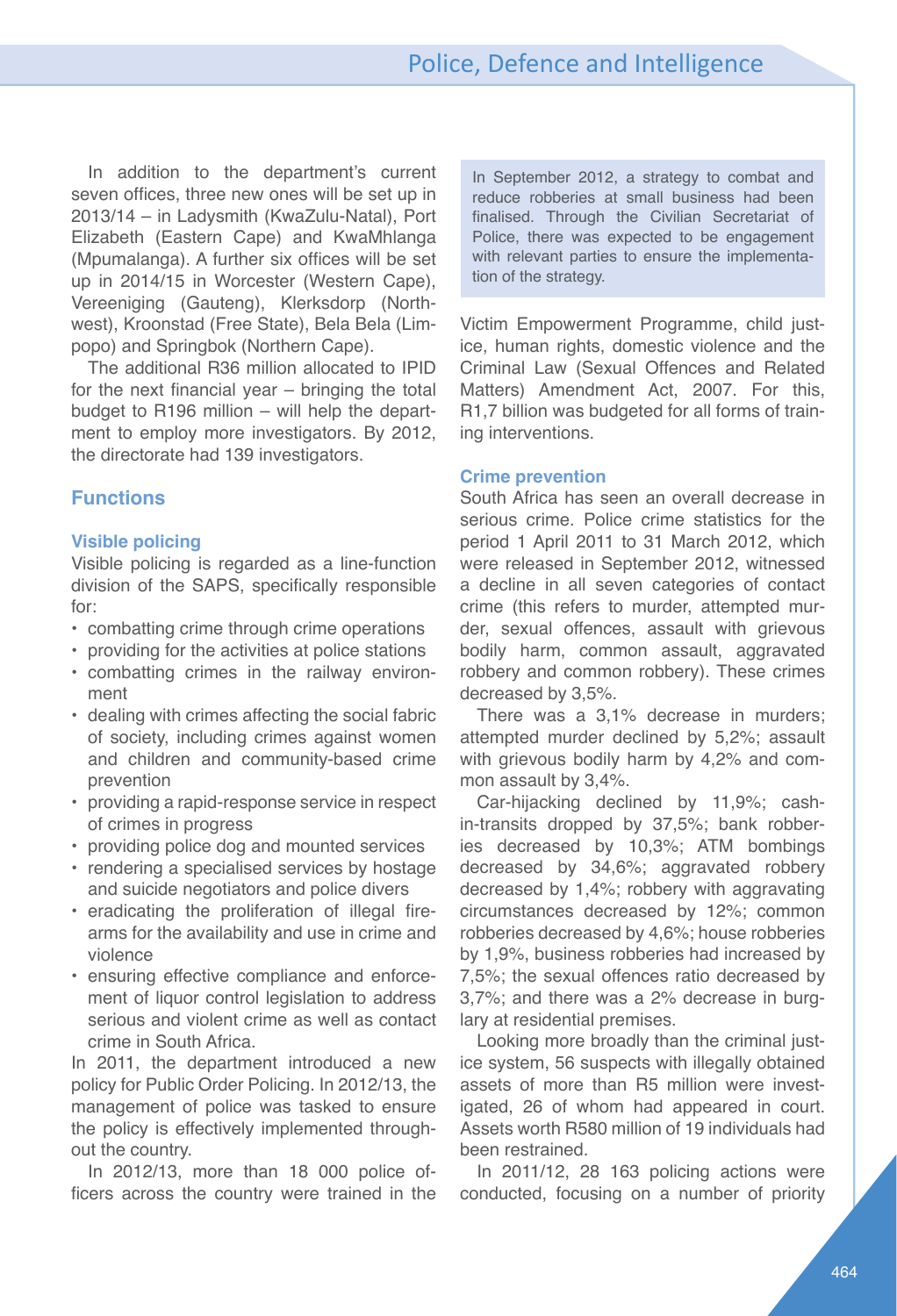areas to address the incidence of priority crime (trio crime, contact crime, contact-related crime, crimes dependent on police action for detection, property-related and other serious crime).

These actions included 54 748 roadblocks and 2 189 965 stop-and-search operations. More than 1,6 million arrests were made, compared to 1,4 million in 2010/11. These arrests included 836 144 arrests for priority crime compared to 688 937 in 2010/11.

In 2011/12, 66 572 vehicles were stolen and robbed in South Africa, and 30 437 vehicles were recovered. Recoveries include vehicles stolen or robbed during previous years, which could be identified by means of primary and secondary identifiers; 3 164 recovered vehicles that could not be identified were compacted.

During 2011/12, 133 478 arrests were made for drug-related crimes during policing actions, 30% more than in 2010/11.

Cannabis remains the most prevalent illicit drug used in South Africa, since it is the most easily accessible drug and is cultivated in South Africa. Mandrax is the second most commonly used illicit drug.

Between April 2011 and March 2012, the SAPS seized more than 137 000 kg of cannabis and 630 589 cannabis plants. Some 127 680 Mandrax tablets, 44 kg of cocaine and 107 kg of crystal methamphetamine (Tik) were also seized as well as other drugs such as whoonga, nyaope, heroine, ecstasy and LSD.

During the investigation of organised crime cases, more than 17 000 kg of cannabis, 21 kg cocaine, 38 kg of crack cocaine, 1 632 472 Mandrax tablets, 2 381 ecstasy tablets, 198 kg of heroin and 62 g of crystal methamphetamine were confiscated; 481 arrests were made in relation to these drug seizures; and 16 clandestine drug laboratories were detected and dismantled, culminating in the arrests of 30 suspects.

#### **Interdepartmental initiatives**

In 2011, the department re-established the Family, Child and Sexual Offenses Unit. Crime against women and children is a priority for the SAPS and therefore Family Violence, Child Protection and Sexual Offences units (FCS) have been reintroduced in all 176 SAPS clusters countrywide. By May 2012, there were 2 155 detectives placed at these units and they were issued with 1 276 vehicles. Previously, the FCS units consisted of only 1 864 detectives.

An additional amount of R49,5 million was provided to all provinces to capacitate the FCS units with resources. Between April 2011 and January 2012, the FCS units achieved over 363 life sentences, with a conviction rate of 73% for crimes against women above 18 years old and 70,04% for crimes against children under 18 years old.

Some 17 314 out of 21 100 detectives were trained in detective-related courses. A further 2 161 detectives were expected to be trained on the basic detective course during 2012/13.

Some 479 trained detectives that had been transferred to other components and divisions within SAPS in the past have been placed back in the detective services environment. Six courses for training of detective commanders in which 346 commanders were trained, was presented during 2011/12.

During 2011/12, 845 SAPS members were trained in the Sexual Offences First Responders Course, aimed at first responders to sexual offences; 2 720 members were trained in the Domestic Violence Learning Programme to ensure that service delivery by SAPS mem-

The anonymous tip-off service Crime Line contributed to 3 000 arrests and more than R41-million in seizures of stolen and counterfeit goods and drugs since it was started five years ago. 80% of the tip-offs were drug-related. The system had contributed to the arrests of criminals wanted for crimes such as ATM bombings, possession of illegal firearms and ammunition, and making illegal electricity connections. At least 16 800 illegal connections and acts of meter tampering had been thwarted in cooperation with Eskom's Operation Khanyisa initiative.

The public can report crime by sending an SMS to 32211, or online at *www.crimeline.co.za*.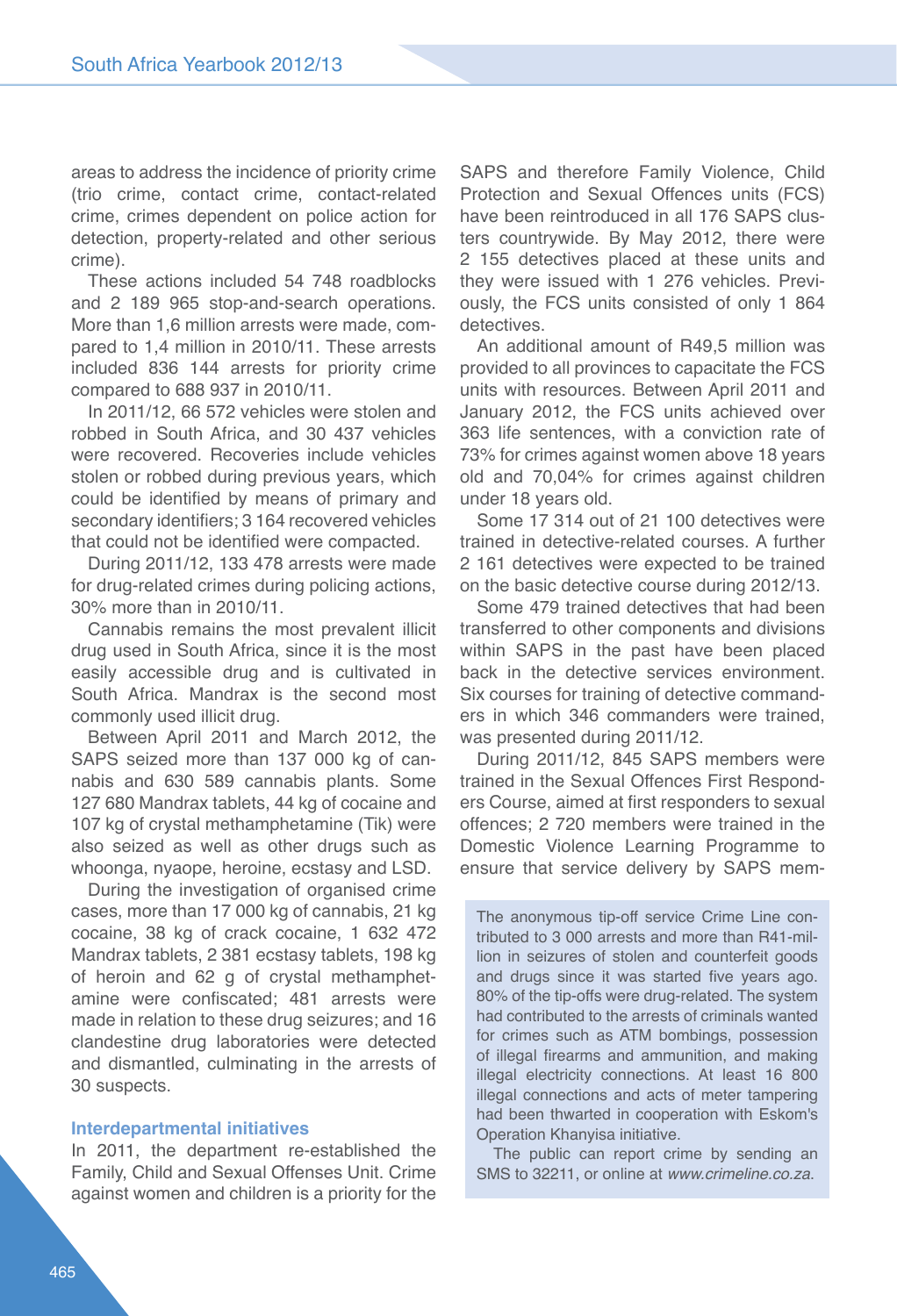bers to the community complies with the Domestic Violence Act, 1998; 1 678 members were trained to deal with vulnerable children; 1 191 members were trained in the national Victim Empowerment Programme to sensitise police officials to the needs of crime victims; and 903 members were trained in the Human Rights in Policing Programme.

Victim support rooms are used for the consultation of victims of sexual offences, child abuse and domestic violence, interviews and statement-taking. At the end of March 2012 there were 925 victim support rooms nationwide.

#### **Partnership policing**

Community policing is a concept that guides police-management styles and operational strategies. It emphasises the establishment of police-community partnerships and a problemsolving approach responsive to the needs of the community. It is based on the assumption that the objectives of the SAPS can only be achieved through the collaborative effort of the SAPS, other government institutions, the organisations and structures of civil society, and individual citizens.

Police/community partnerships have been structured by means of community policing forums (CPFs), with the aim to promote the local accountability of the police and enlist the cooperation of communities with the SAPS. CPFs at police stations serve as the most critical instrument to ensure that the SAPS engage and cooperate with the communities. By the end of March 2012, 1 122 functioning CPFs had been established at police stations.

#### **Sector policing**

Sector policing is an operational policing tool adopted in terms of the community policing approach of the SAPS. It provides for practical policing approaches to compliment community participation in accordance with policing needs and community requirements, and is aligned with community structures. By March 2012, sector policing had been rolled out to 1 056 police stations countrywide.

#### **Reservists**

As part of cooperative police-community relations, reservists are being used to support the SAPS in combatting crime. The reservist system provides for the active involvement of the community in policing and supports a solution-oriented approach.

In support of the recruitment of those reservists who meet the requirements to serve as permanent members of the SAPS, 1 264 reservists were appointed in terms of the SAPS Act, 1995 and 27 in terms of the Public Service Act, 1994 between 1 April 2011 and 31 March 2012.

The personnel strength of the Reserve Police Service was 51 927 reservists at the end of March 2012.

In 2011/12, 1 641 reservists were trained. In addition, short skills programmes on topics such as the administration of community service centres, crime investigation, crime prevention and street survival were presented to improve the skills and knowledge of reservists in performing policing duties.

#### **Crime Stop and Primedia Crime Line**

Crime Stop consists of a range of call centres responsible for collecting information on criminal activity from the public. When phoning 08600 10111, members of the public are assisted by trained interviewing specialists to pass on information about criminal activity to the SAPS.

From 1 April 2011 to 31 March 2012, 2 562 SMS tips and 1 063 web tips were received. which led to 109 positive cases. Some 182 arrests were made and goods to the value of R593 184 were seized as a result of this initiative.

Crime Line is a groundbreaking initiative that allows members of the public to make anonymous SMS tip-offs on suspected crimes at any time of the day. Since its launch in 2007, it has been instrumental in the arrests of some of the country's most wanted criminals, including suspected robbers and ATM bombers.

It provides the public with a practical way to help in the fight against crime.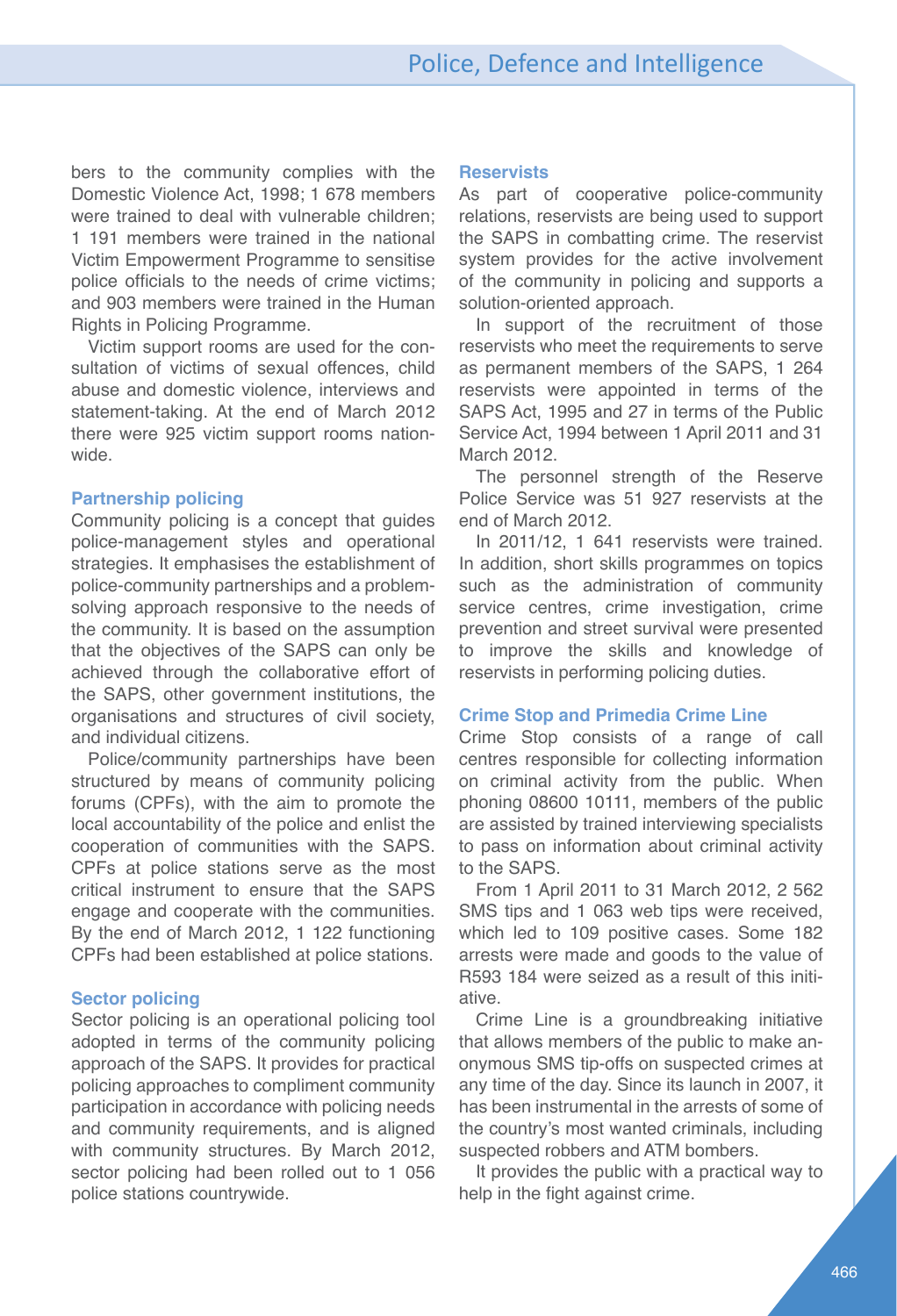Police cooperation between South Africa and Italy was strengthened following discussions between the Minister of Police, Mr Nathi Mthethwa, and Italian Interior Minister Annamaria Cancellieri in April 2012.

The two ministers signed an agreement on police cooperation between the two countries at Parliament, Cape Town. The agreement includes cooperation on trafficking in transnational organised crime, drug trafficking, human trafficking, firearm trafficking, terrorism as well as crowd management and event security.

#### **Emergency response services**

The SAPS's emergency services respond to crimes in progress and provide services through K9 units, mounted units, hostage and suicide negotiation, police divers and uniformed units such as the 10111 emergency centres and the Flying Squad.

In 2011/12, 11 077 203 calls were received by the 20 SAPS 10111 call centres  $-13.8\%$ or 1 342 702 more calls than in 2010/11. There has been an increase in non-policerelated calls (an estimated 76% or 8 391 862 compared with 70,9% or 6,9 million ), which included hoax calls, nuisance and abusive calls, emergency service enquiries, road directions, legal advice relating to domestic violence or other personal-related matters.

Attending of complaints in terms of reaction time to comply with the vision and mission statement of the SAPS improved for serious complaints in progress from 21,43 minutes in 2010/11 to 19,13 minutes in 2011/12. The reaction time for serious complaints that already occurred improved from 28,58 minutes to 24,44 minutes compared to 2010/11 and for other complaints an improvement from 25,48 minutes to 22,26 minutes were noted. The reaction time is calculated as the time (in minutes) from the date and time a complaint is registered until the date and time the police arrive at the crime scene.

#### **Railway Police**

The Railway Police has been re-established within South Africa to police the railway environment, which covers about 30 000 km of rail lines and transports approximately 571 837 million passengers annually. A total of 3 308 members are deployed in the railway environment.

The functions of the Railway Police include:

- a visible policing service to address the safety of commuters on trains
- conducting of crime prevention and crime combatting operations within the rail environment
- vice within the rail environment.

Railway Police are operational in the Western Cape (Cape Town, Retreat, Philippi and Bellville), Gauteng (Pretoria, Belle Ombre, Mabopane, Saulsville, Denneboom, Johannesburg, Krugersdorp, New Canada, Stretfort, Germiston, Springs and Kempton Park), Eastern Cape (East London, Mount Ruth and Swartzkop) and KwaZulu-Natal (Durban, Kwa-Mashu, Cavendish, Re-Union and Escombe).

There are five national mobile train units strategically placed in Gauteng, the Western Cape, KwaZulu-Natal and the Eastern Cape. These units are actively involved in policing the long-distance passenger and freight rail across the country. They are also involved in crossborder operations, disruptive operations and act as a rapid response to the rail environment.

Arrests were made by railway police members within and outside the rail environment and these were effected during daily deployments and operations. Some 39 925 arrests were made, which included 1 107 contact crimes, 133 contact-related crimes, 952 property-related crimes, 3 312 crimes detected as a result of police action and 34 421 other crimes.

The SAPS also provide a reactive policing service at all Gautrain rail stations and on the trains within the Gautrain rail network.

#### **Firearms and Liquor Control**

Firearms and Liquor Control addresses the abundance of firearms for use in crime and violence in South Africa. It also ensures compliance and effective enforcement of firearms, liquor and second-hand goods control legislation.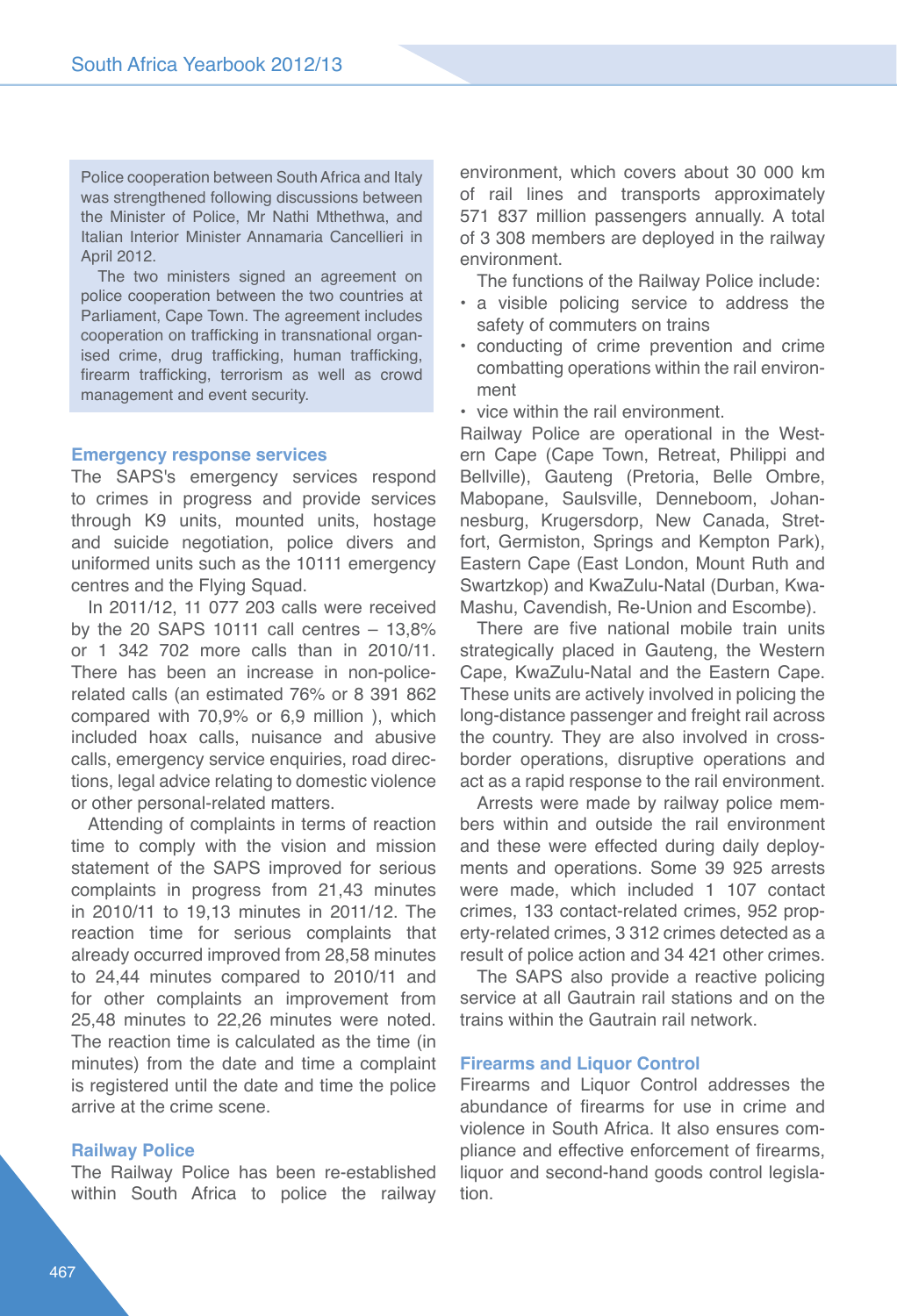The SAPS is responsible for issuing competency certificates, individual and business firearm licences, renewals of existing firearm licences, and authorisations to declare such people fit and proper to possess firearms. People seeking firearm licences are compelled to undergo competency testing and obtain a competency certificate before being granted a firearm licence.

From 1 April 2011 to 31 March 2012, the SAPS received 125 388 new firearm-related applications. Of these, 98 417 or 78,5% of applications were finalised by the end of March 2012.

The accreditation of business entities, associations and organisations is integral to the implementation of firearm-control legislation in South Africa. There were 152 additional institutions that were accredited during 2011/12, which brought the total of all accredited institutions to 2 088 as at the end of March 2012, compared to 1 936 at the end of March 2011.

During 2011/12, 8 744 stolen or lost firearms whose serial numbers could be linked to firearm owners in South Africa were recovered. Over 10 000 arrests were made for illegal possession of firearms during law-enforcement operations.

Specific procedures are in place for legal firearm owners to surrender firearms and ammunition voluntarily to the SAPS for destruction. In 2011/12, 4 876 legal firearms and 57 599 legal rounds of ammunition were handed in voluntarily. During 2011/12, 119 810 firearms were destroyed.

From 1 April 2011 to 31 March 2012, 1 096 694,944 litres of liquor (including 60 313,264 litres of home-brewed beer) were confiscated by the SAPS. During the same period, 92 929 identified unlicensed/illegal liquor premises were closed down, including 91 665 illegal liquor outlets and 1 264 illegal liquor manufacturers.

A multidisciplinary National Non-Ferrous Metals Crime Combatting Committee and nine provincial committees were also established to focus on the proliferation of copper-cable thefts and related crimes. Investigations into nonferrous metals focused primarily on the theft of copper cables (electricity and rail cable). Organised Crime Investigation units succeeded in arresting 220 suspects and securing 46 convictions for crimes relating to the theft and possession of non-ferrous metals.

#### **Operational Response Services**

Operational Response Services provides for specialised interventions and polices South Africa's borders. This division is regarded as a line-function division of the SAPS specifically responsible for:

- maintaining public order
- conducting medium-to-high and high-risk operations
- stabilising volatile situations
- preventing cross-border crimes
- providing a diplomatic policing service.

The responsibility to respond to and stabilise medium-to-high-risk incidents falls within the broader tactical environment. This tactical capability comprises the:

- Special Task Force. The three units deal with hostage situations, interventions to combat urban and rural terror, organised crime, serious and violent crime incidents and crimes against women and children, protection and VIP assistance and search and rescue operations. In 2011/12, the task force intervened in 249 extreme situations.
- National Intervention. The four units deal

In January 2012, the Minister of Police, Mr Nathi Mthethwa, held a two-day strategic planning meeting to discuss the allocation of resources and the training of police officers. The meeting was also attended by the Deputy Minister of Police, Ms Maggie Sotyu, the National Commissioner of Police, Riah Phiyega, and all South African Police Service (SAPS) station commanders, cluster commanders, provincial commissioners and top management within the SAPS. The meeting also examined and audited the all-round performance of the SAPS, and paid attention to issues such as partnerships with communities, and reviewed and improved the various strategies and plans that are geared towards effective crime reduction.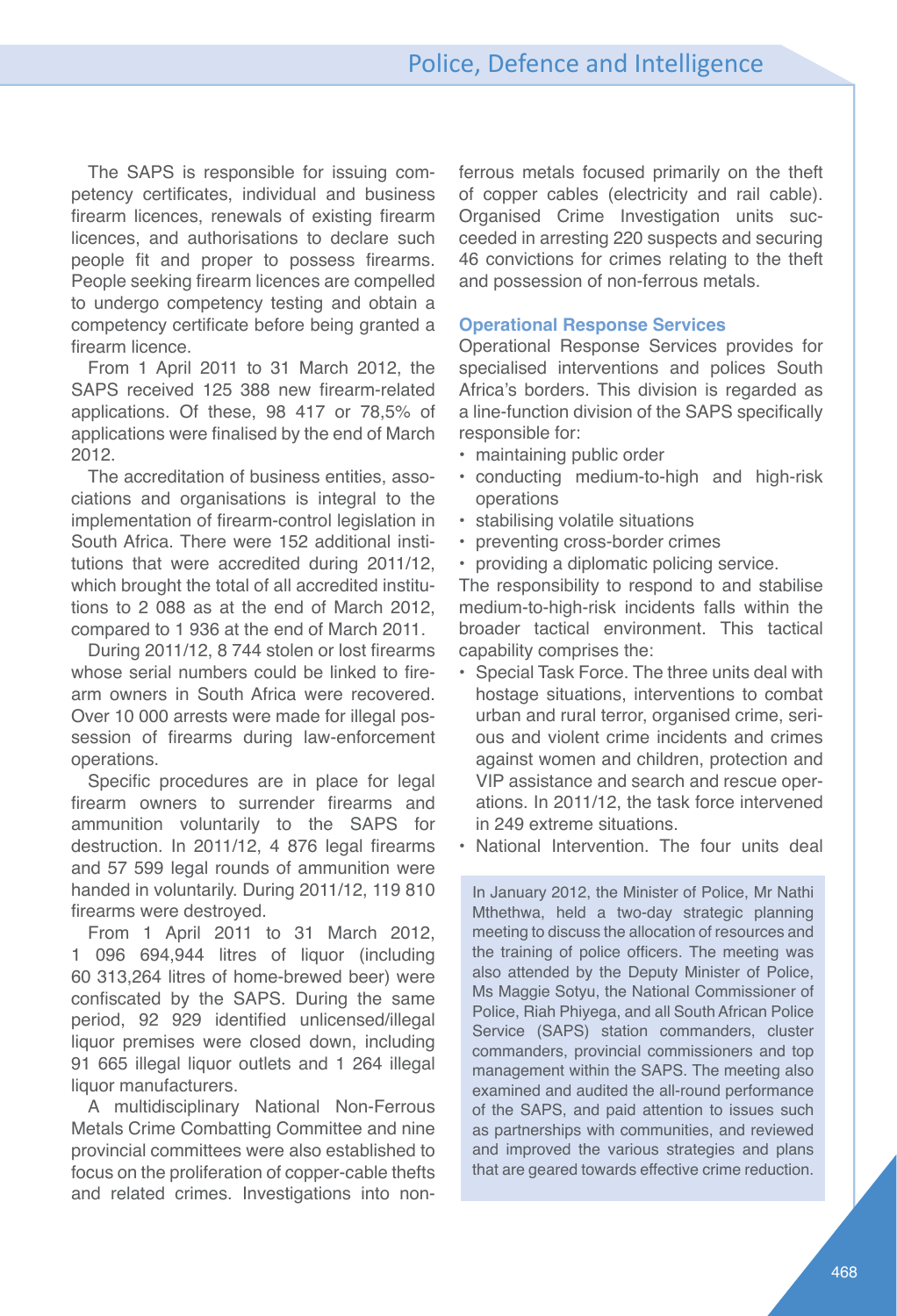with interventions in serious and violent crime incidents, escorting dangerous criminals, safeguarding VIPs and big events, and providing specialised operational support to stations and other government departments. During the period under review, National Intervention conducted 1 909 interventions.

- Public Order Police. The functions of these units are crowd management, responding and stabilising violent and unruly protest actions and maintaining public order. During 2011/12, 11 938 crowd-related incidents were recorded, including 10 744 peaceful incidents such as assemblies, gatherings, meetings and demonstrations. Violence erupted in 1 194 unrest-related incidents such as labour disputes and dissatisfaction with service delivery, leading to 3 543 arrests.
- Tracking Team. This unit is responsible for tracking the most wanted and dangerous suspects for serious and violent crimes. The Tracking Team focuses on the effective and speedy tracking of all the most wanted suspects for whom warrants of arrest were issued for identified serious crime categories such as rape, serial killings, gang-related crimes, as well as serious and violent crimes. During 2011/12, the tracking teams arrested 733 suspects who were wanted for various serious crimes, including murder, aggravated robberies, ATM bombings and sexual-related offences.

In October 2012, President Jacob Zuma bestowed medals on military veterans who distinguished themselves prior to 1994 in the quest for democracy in South Africa.

The medal parade, honouring members of Umkhonto we Sizwe, was held at the Waterkloof Air Force Base in Pretoria. More than 500 former members of the Umkhonto we Sizwe Luthuli detachment – first generation of members who joined around 1961 and 1962 when Umkhonto we Sizwe was established – received medals in the category of platinum, gold and bronze for bravery, merit, campaigns and commemorative.

#### **Mobile Operations**

Mobile Operations is responsible for safeguarding valuable and/or dangerous government cargo of significant material or monetary value or quality, as well as cargo that could cause danger, risk or harm such as explosives and ammunition, nuclear material, firearms and drugs. This entails secure escort duties to the South African Reserve Bank. Duties are also rendered to the Koeberg nuclear plant, the National Energy Corporation of South Africa, Denel, the South African Bank Notes Company, Parliament, Government Printing Works, SAPS Financial, Supply Chain Management and the Forensic Science Laboratory Service. A 100% safe delivery rate was achieved for the 221 cargos protected.

The SAPS's 35 helicopters and 12 aeroplanes flew 7 730 hours. This included 6 383 operational hours, which were flown exclusively for crime-related matters such as callouts, crime prevention operations, assistance to foreign countries and special forces.

#### **International assistance**

The SAPS renders specialised policing services to neighbouring countries, including peacekeeping missions and cross-border operations. In 2011/12, 13 members were deployed to the Democratic Republic of Congo (DRC), four to Zambia, 134 to Darfur (Sudan), 16 to South Sudan and 60 to Equatorial Guinea.

#### **Border Policing**

Border Policing provides policing and security at ports of entry. The functioning of border policing relates to the effective, efficient and economical management of policing and security within the border environment, which is air, land and sea borders.

These include nine seaports (inclusive of one dry port), 10 international airports and 53 land ports. The smaller slipways/harbours and airstrips are policed by the relevant police stations of that specific area. To enhance national security and territorial integrity, the SAPS conducted 4 430 planned crime prevention and combatting actions at ports of entry.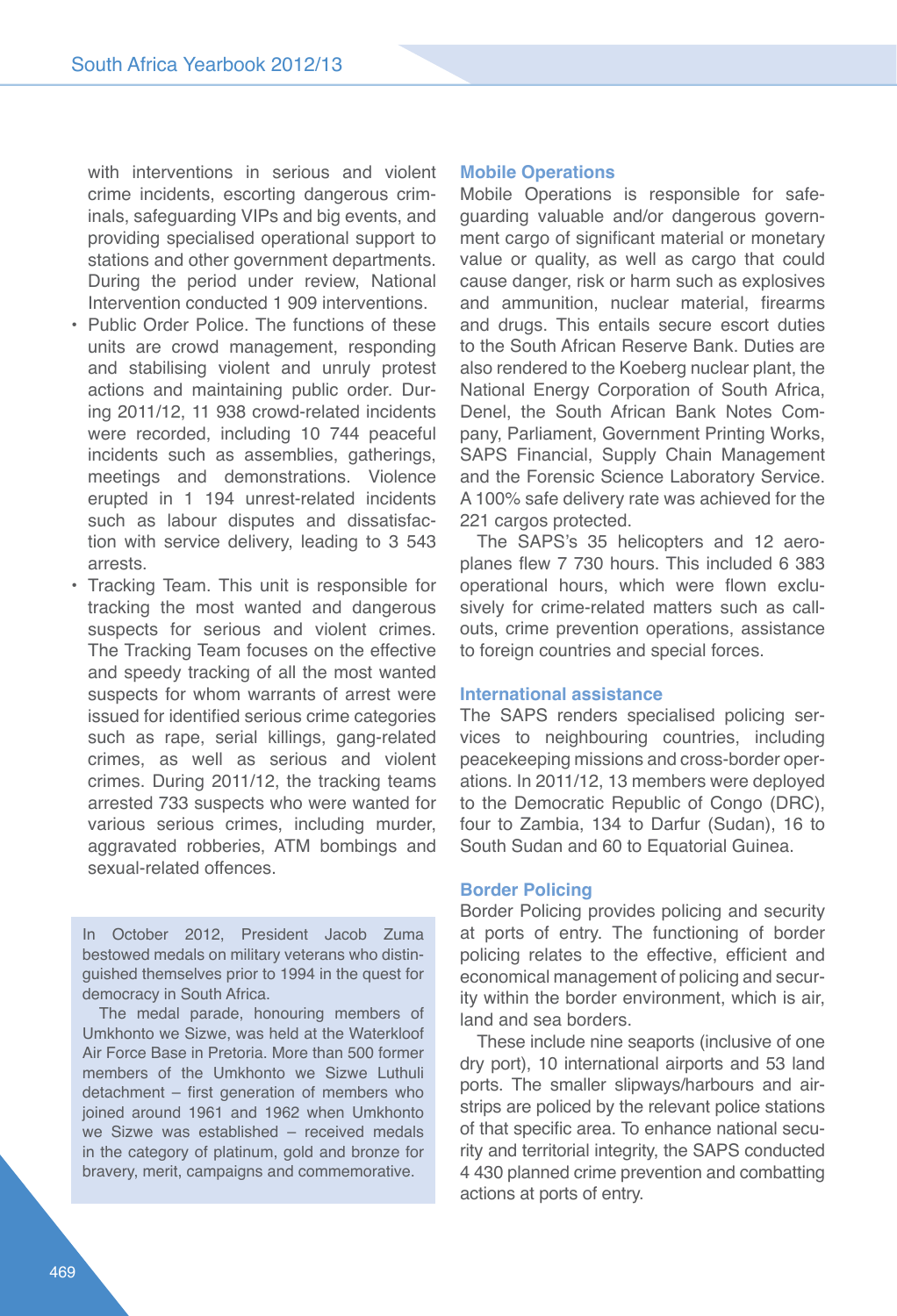These operations and day-to-day activities contributed to various arrests and seizures. 6 535 roadblocks, 81 047 vehicle patrols, 35 air patrols, 105 554 foot patrols, 2 873 borderline patrols, 1 364 farm visits, 4 283 vessel patrols and 9 365 perimeter inspections formed part of these actions, among others. Some 25 421 arrests were made at ports of entry in 2011/12.

Based on the 2009 Cabinet decision to return the function of borderline control back to the SANDF, borderline bases on the Limpopo, Mpumalanga, Free State (Fouriesburg and Ladybrand), KwaZulu-Natal and Eastern Cape (Maluti and Lundeansnek) borders were handed over to the SANDF up to the end of March 2012. Himeville and Upper Tugela on the KwaZulu-Natal and Lesotho border were to be handed over to the SANDF in 2012/13.

#### **Detective Services**

Detective Services is responsible for maintaining an effective crime-investigation service. It investigates crimes and gathers all related evidence required by the prosecuting authority to redress crime.

During 2011/12, 1 134 355 charges for serious crime were detected, 249 879 case dockets were court-ready and convictions for 307 580 charges were achieved. Some 158 870 charges reported for crimes against women above 18 years were detected and 36 545 case dockets were court-ready, while 45 186 reported charges for crimes against children under 18 years were detected, and 18 418 case dockets were court-ready.

A project was initiated to identify experienced detectives who had left the detective service environment as a result of transfers and promotions. By March 2012, 479 detectives had been redeployed.

Detective court case officers were placed at selected courts where large volumes of cases are handled to screen new court cases for completeness, ensure that dockets are brought to courts and that investigating officers comply with instructions of public prosecutors. In 2011/12, 139 detective court case officers were placed at 109 courts in all provinces.

In October 2012, Cabinet approved the submission of the draft Dangerous Weapons Bill to Parliament. The Bill is expected to repeal the previous Dangerous Weapons Act, 1968 (Act 71 of 1968), which was in operation in the former Transkei, Bophuthatswana, Venda and Ciskei homelands.

Detective service centres were introduced at the larger stations to have trained detectives available on duty at police stations at all times.

The FCS units have been re-established in all 176 SAPS clusters. The number of FCS detectives increased by 291, from 1 864 in 2010/11 to 2 155 in 2011/12. Between April 2011 and March 2012, the FCS units secured over 363 life sentences, with a conviction rate of 73% for crimes against women and 70% for crimes against children.

Since 2008, 82 stock theft units were established. In 2011/12, livestock valued at R189 415 900 were recovered.

#### **Specialised investigations**

The Directorate for Priority Crime Investigations (DPCI), known as the Hawks, investigates cases relating to organised crime, serious and violent crime, commercial crime and corruption.

In 2011/12, the DPCI received 45 743 new cases. 35 307 charges were referred to court for the first time, 2 955 charges were withdrawn and 952 charges were unfounded.

During this time, the DPCI arrested 8 309 individuals and secured 5 561 convictions. Regarding organised crime, they arrested 2 820 and secured 884 convictions.

In the fight against organised crime, the Hawks arrested 50 of the country's most wanted criminals, as well as 20 rhino poachers in 2011/12.

The Organised Crime Investigation units within the DPCI are responsible for the prevention of a cross-sector of organisedcrime-related activities including illegal drugs, plundering precious metals and diamonds, smuggling firearms and weapons, human trafficking, money laundering, specific violent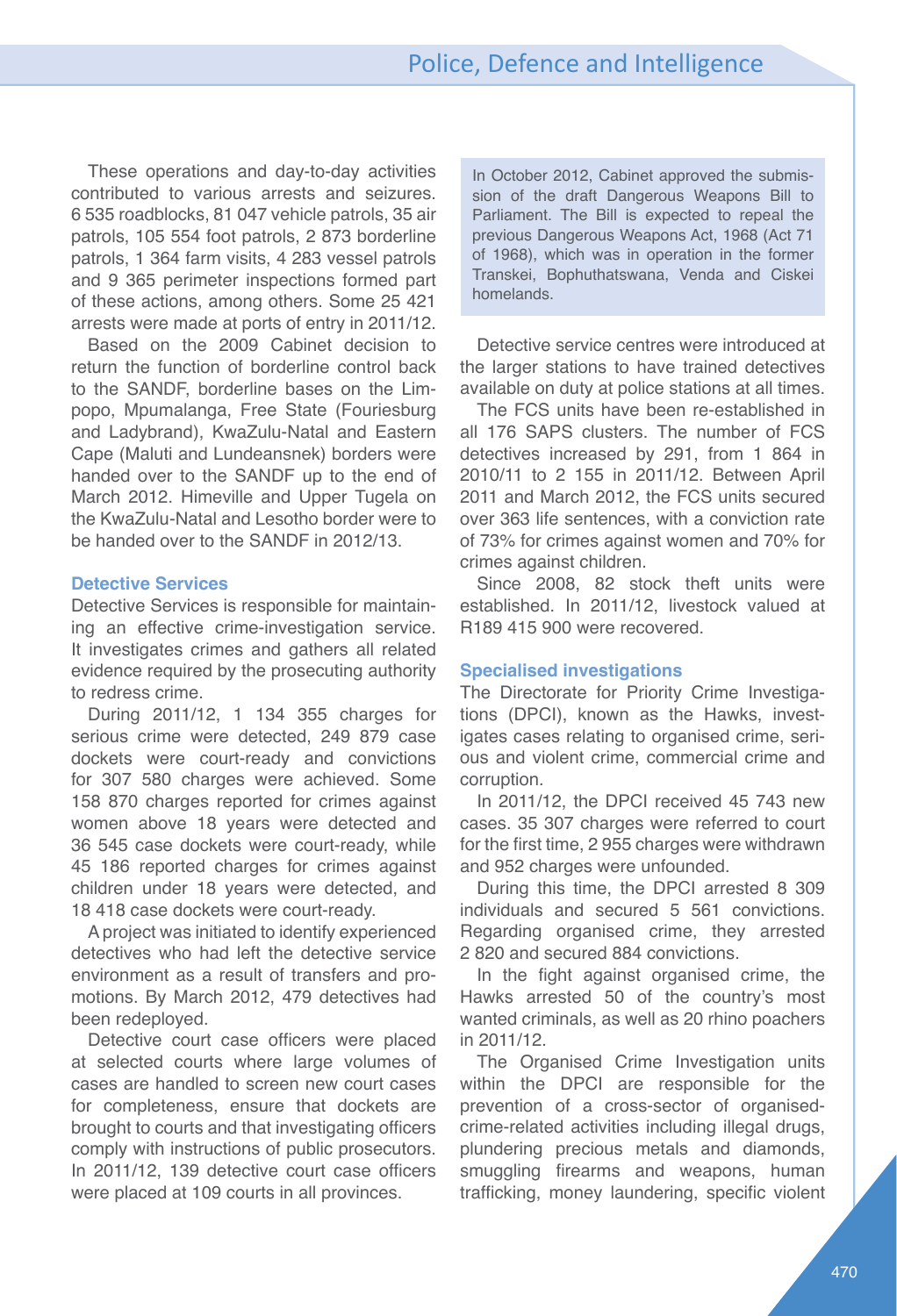The Directorate for Priority Crime Investigation, better known as the Hawks, has declared the fight against rhino poaching an operational priority and has established a national task team to specifically deal with this crisis. To address the illicit market for rhino horns, South Africa is engaging with certain countries in South East Asia to enhance law enforcement cooperation.

In 2012, 633 rhinos were killed for their horns. The Kruger National Park lost 395 rhinos to poaching during 2012, with another three killed on the first day of 2013. North West, KwaZulu-Natal and Limpopo collectively accounted for the loss of 197 rhinos in 2012.

crime, smuggling or stealing non-ferrous metals, vehicle-related crime, endangered species and crimes against the State.

To address the threat of serious organised crime, these units conducted project-driven investigations against 88 criminal groups consisting of 631 targets. Some 46 of these projects were successfully terminated, culminating in the arrest of 165 suspects.

During ad hoc investigations, 3 415 arrests were made and 876 convictions were secured for specific violent crimes such as the hijacking of cars and trucks, cash-in-transit robberies, bank robberies, ATM bombings, house and business robberies. In addition, 314 people were arrested for the illegal purchase, theft and possession of uncut diamonds and unwrought precious metals.

Various cross-border operations were conducted during which 303 vehicles were impounded, 46 firearms were seized, 174 suspects were arrested for various crimes (including illegal immigrants) and 139 kg of cannabis was seized.

#### **Criminal records and forensic sciences**

The function of the Criminal Record Centre is to identify and confirm any previous convictions of suspects in crimes being investigated by the SAPS.

During 2011/12, the Criminal Record Centre received 1 211 598 crime-related fingerprint enquiries for possible identification and/or confirmation. Of these, 1 137 423 previous conviction reports were generated within 20 days of receipt and 576 569 were first offenders.

In total, 1 018 829 commercial searches (non-criminal-related enquiries) were also received for processing.

The forensic science laboratory renders a support service to investigating officers by analysing any physical evidence that is collected from various crime scenes. Throughout 2011/12, the forensic science laboratory received 320 729 entries for analysis.

Some 323 388 entries were analysed, including entries from previous financial years, of which 248 202 were analysed within 28 working days from the total amount finalised, including ballistic evidence, scientific and chemical substances, biological material, such as DNA analysis and questioned documents.

The department continued to grow forensic capacity in response to the expected escalation in exhibits received.

At least 800 forensic analysts were employed in 2012/13 to capacitate the country's forensic science laboratories.

More crime scene management service stations have been established, especially to reach rural communities where such services were previously difficult to access.

The launch of a state-of-the-art forensic laboratory in Cape Town in July 2012 helped police to fight crime more smartly. The new centre, which serves the Western Cape and several districts in the Northern Cape and Eastern Cape, replaced the old forensics centre in Delft, and is one of four forensic laboratories in the country (with the others in Port Elizabeth, Pretoria and Durban). The division achieved a criminal conviction rate of 94% in 2011/12.

#### **Crime intelligence**

This division of the SAPS is responsible for centralised intelligence and for managing, coordinating and analysing information gathering. It also provides technical-intelligence support to the operational components of crime intelligence and, where necessary, to other operational divisions of the SAPS. Through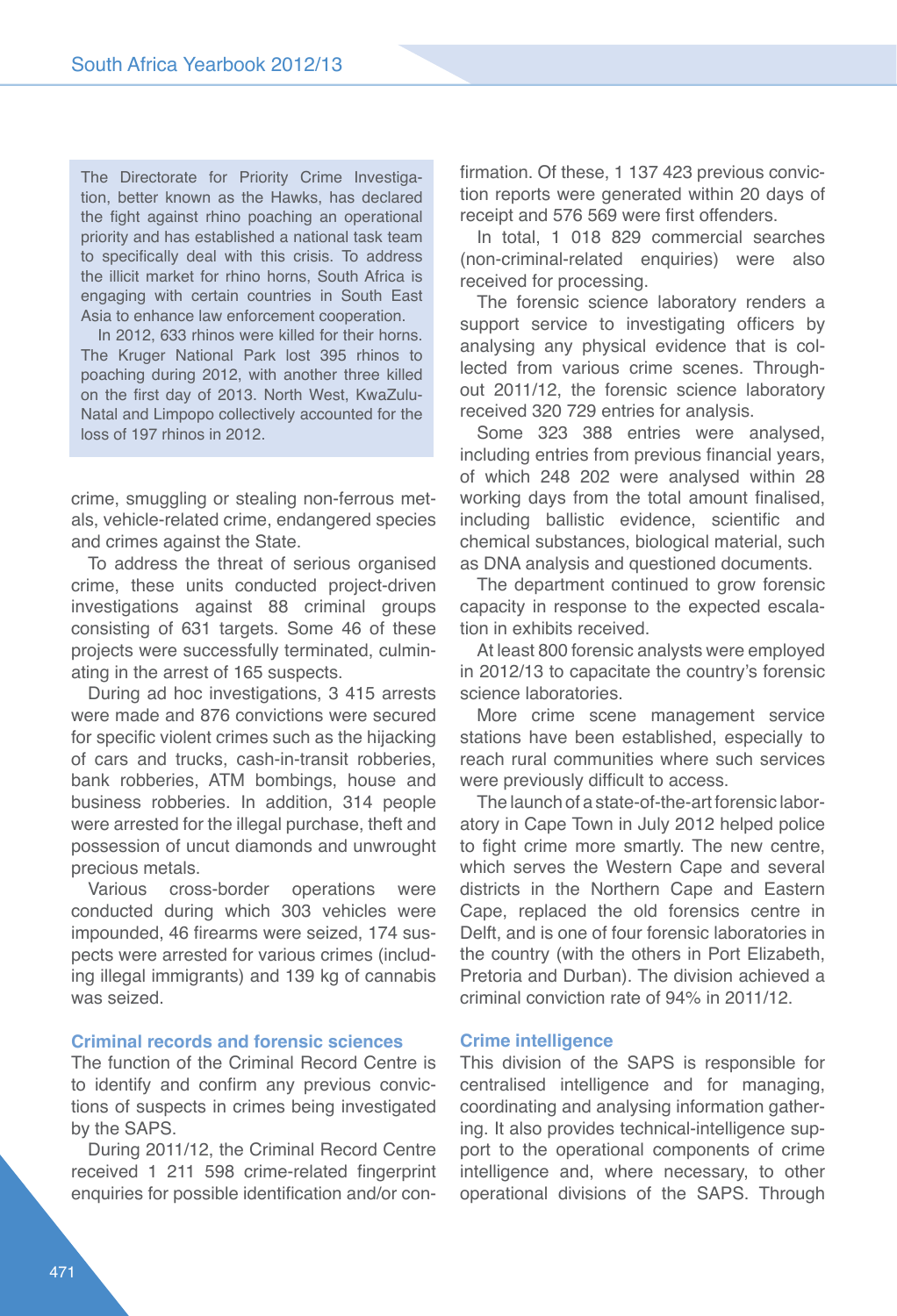its various national and provincial linked components, Crime Intelligence has established coverage throughout the country, extending to station level.

Cooperation with foreign law-enforcement agencies is done through platforms such as Interpol and the South African Regional Police Chiefs Cooperation Organisation. This extends the range of crime intelligence beyond the national borders.

In 2011/12, 49 019 cluster and ad hoc operations *–* police investigation and intelligencegathering techniques, which include the detection, investigation, uncovering and prevention of criminal conduct and police investigations not part of a registered undercover or network operation *–* were conducted.

Some 110 033 profiles, 137 228 intelligence analysis reports, and 82 680 station and cluster crime threat analysis reports were compiled. Some 281 886 statistical reports (descriptive reports based on crime statistics for a specific area and time period) were also compiled.

#### **Protection and security services**

The VIP Protection Service provides for the protection of the President, Deputy President, former presidents and other identified VIPs while in transit.

During 2011/12, the unit provided protection to 17 presidential, 78 national and 119 provincial dignitaries; 143 foreign dignitaries, including heads of state visiting South Africa; 298 major and/or special and provincial events, including protection to the Conference of the Parties hosted in December 2011 in Durban; the African National Congress Centenary hosted in January 2012 in Bloemfontein; and 144 584 South African VIP movements within and outside the borders of South Africa.

Static guard services protects VIPs and their property, and other identified government buildings. The unit conducted 95 344 protection operations to protect 28 installations and/ or government buildings and 109 presidential and national ministerial residences.

Strategic installations were audited in terms of the minimum physical security standard guidelines at national and provincial government departments. During 2011/12, 138 strategic installations were audited and 171 national key points were evaluated.

# **Department of Defence and Military Veterans**

The SANDF's main objectives are:

- the defence and protection of South Africa, its people and important national interests
- the safeguarding of South Africa and its people through aspects such as border safeguarding, supporting the SAPS and fulfilling South Africa's treaty obligations
- the defence contribution to South Africa's international agenda and the promotion of regional and continental peace and stability
- supporting civil authority in times of crisis, need or turmoil, and the defence contribution to South Africa's developmental priorities
- the civil control over defence and the accountable use of defence resources.

The SANDF has a defensive orientation and a non-threatening posture in accordance with the *White Paper on National Defence of the Republic of South Africa*.

#### **Legislation and policies**

The Department of Defence derives its mandate primarily from Section 200(2) of the Constitution. The mandate is given substance by the Defence Act, 2002 (Act 42 of 2002) as amended; the General Regulations; the *White Paper on Defence (1996)*, the *Defence Review (1998)* and delegated legislation.

In 2012/13, new military policies came into effect on:

- adjusting salaries of soldiers
- providing free preschools, crèches and primary school care
- converting training into academic qualifications
- providing suitable accommodation
- developing a housing allowance scheme
- establishing the Military Ombudsman.

The individual values pursued by members of the Department of Defence in support of the Defence mandate are: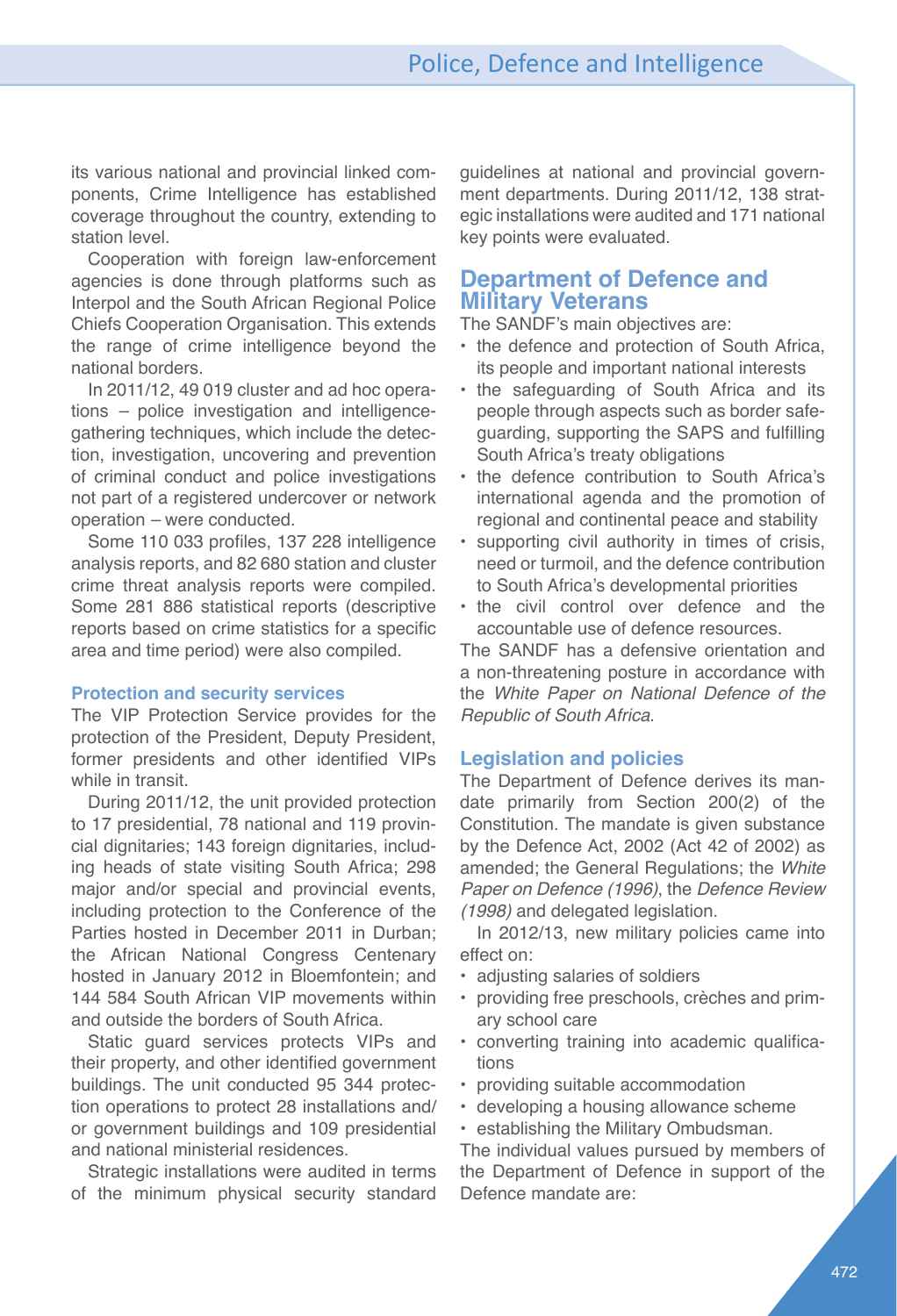In October 2012, during the 70th commemoration of the Battle of El Alamein in Egypt, the SANDF participated in a full-scale special tribute to the South African soldiers who perished during World War II at El Alamein.

More than 1 200 South African soldiers, both black and white, took part in the battle from 23 October to 4 November 1942, under the old Union Defence Force banner during the second battle of El Alamein code-named "Lightfoot". This battle was among the most decisive battles of the World War II campaigns.

- discipline
- transparency
- excellence through leadership
- honesty and integrity
- accountability
- fairness
- teamwork.

The National Conventional Arms Control Committee (NCACC) was established by the National Conventional Arms Control Act, 2002 (Act 41 of 2002), to ensure compliance with government policies in respect of arms control and to provide guidelines and criteria to be used when assessing applications for permits.

The NCACC's Policy for the Control of Trade in Conventional Arms was promulgated in January 2004.

National conventional arms-control regulations, published in May 2004, deal with applications for permits and the list of dual-use goods, technologies and munitions that are subject to control.

The Military Veterans Affairs Act, 1999 (Act 17 of 1999), came into effect in February 2001. The Minister appointed a chairperson and members of the Advisory Board on Military Veterans' Affairs from nominations received from recognised military veterans' organisations. The President is designated as the Patron-in-Chief of all military veterans in terms of the Act.

Legislation that will govern military veterans had been gazetted and came into force in April 2012. Regulations that would govern the implementation of the Act were drafted in 2012.

The Military Veterans Act, 2011 (Act 18 of 2011) enjoin the Department of Military Veterans as part of its legislative mandate, restore the dignity and memorialise the sacrifices of those who sacrificed their lives for the benefit of democracy and freedom in South Africa.

#### **Defence Strategy**

In the medium to long term, the Department of Defence and Military Veterans will execute its mandate to:

- defend and protect South Africa, its sovereignty, its territorial integrity, its national interests and its people in accordance with the Constitution and principles of international law regulating the use of force
- contribute to freedom from fear and want, including the promotion of human security, both nationally and internationally
- contribute to a better life for the people of South Africa.

While emphasising its obligation, the department embraces government's initiatives and priorities to alleviate poverty and underdevelopment. The department's support to these government initiatives requires that:

- defence capabilities are enhanced and maintained
- peace, security and confidence-building in the Southern African Development Community (SADC) region and the rest of the continent are promoted through constructive dialogue aimed at nurturing sound defence diplomatic relations and projecting South Africa's foreign policy principles and objectives
- the government's policy to resolve conflicts peacefully through recognised international instruments and mechanisms be supported by deploying the SANDF in international peace missions
- the government's diplomatic engagements are supported through participation in multilateral institutions such as the SADC, the African Union (AU) and the United Nations (UN).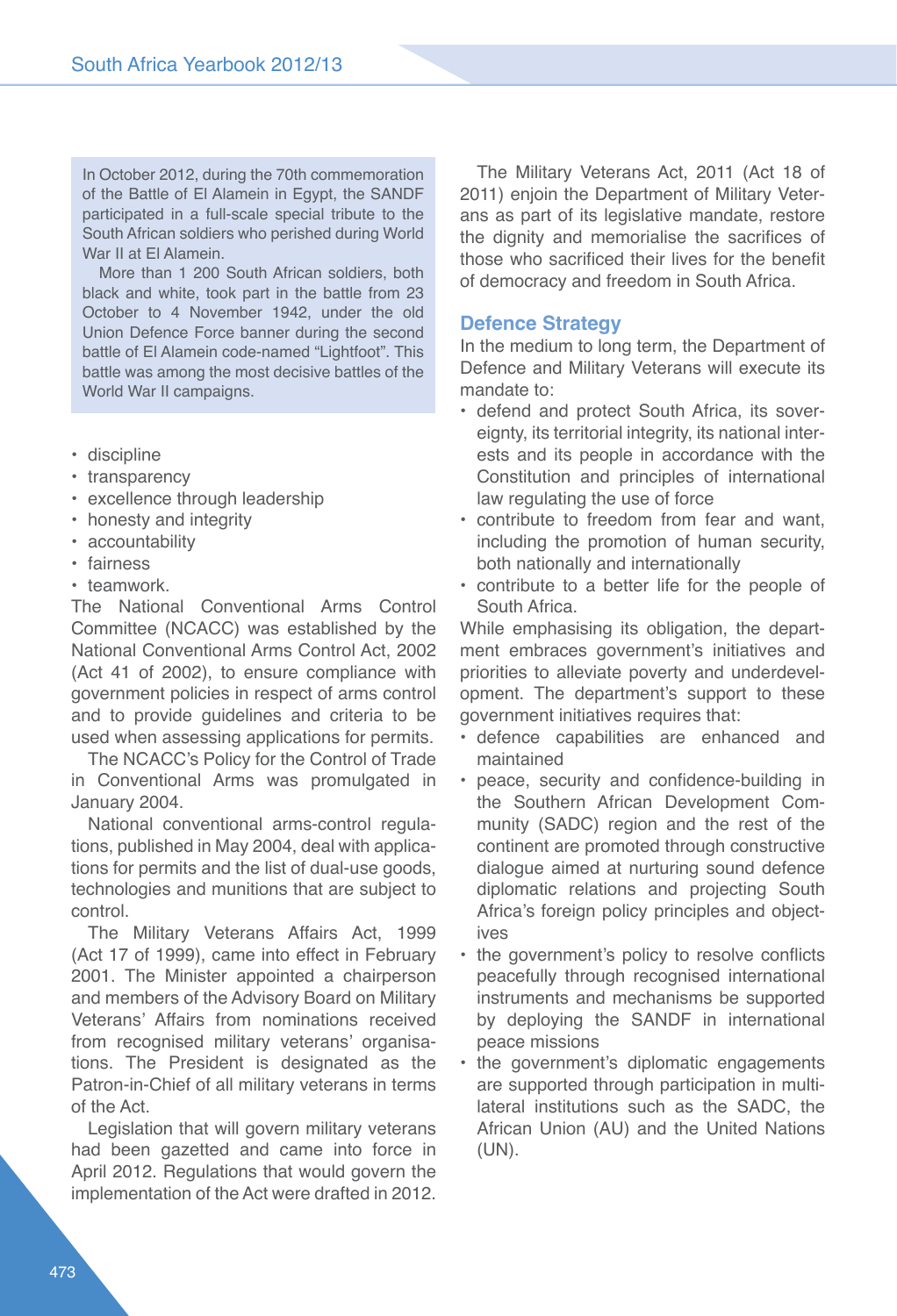#### **Military strategy**

The Military Strategy of South Africa is derived from the Constitution, the *White Paper on Defence* (1996), the *Defence Review* (1998) and the National Security Strategy.

The purpose of military strategic objectives is to defend South Africa in accordance with the UN Charter, which allows for any country to defend itself. This self-defence aims at protecting the country and its territorial integrity. The military strategic objectives of the SANDF are the following:

- enhancing and maintaining comprehensive defence capabilities
- promoting peace, security and stability in the SADC region and on the continent

• supporting the people of South Africa.

The SANDF uses a mission-based approach to achieve the military strategic objectives of the Department of Defence and Military Veterans. This approach allows for wartime and peacetime missions to direct the Peacetime Strategy for Force Preparation, and to guide joint, interdepartmental, inter-agency and multinational force preparation as well as force employment during times of conflict. The missions include:

- countering a conventional, unconventional or non-conventional threat or attack
- peace-support operations
- health support
- defence diplomacy
- special operations
- support to other government departments
- disaster relief and humanitarian assistance
- presidential tasks.

The military strategic concepts describe the procedures to be followed to meet military strategic objectives, namely:

- providing mission-essential training
- establishing a mission-trained force
- selective engagement where possible
- strategic positioning.

The SANDF's capabilities constitute the means of the strategy and consist of:

• command and control, communications, computers, information, intelligence, infrastructure, reconnaissance and surveillance capabilities

- light mobile capability
- conventional warfare capability
- effective and appropriate support capabilities.

#### **Force preparation**

The chiefs of the South African Army (SAArmy), South African Air Force (SAAF), South African Navy (SAN) and the South African Military Health Service (SAMHS) are responsible for providing combat-ready defence capabilities in accordance with the military strategic objectives and operational requirements. Each division must structure, position and maintain itself to provide forces able to participate successfully, as part of a joint, interdepartmental and multinational grouping, in the execution of all missions.

Some examples of group system/formations established by the different services are:

- SA Army infantry, artillery or armour formations
- SAAF air capabilities within the Air Command
- SAN fleet command
- SAMHS military-health formations.

A group system or formation's specific geographical location depends on where its combat and support units are concentrated.

The preparation and employment of the SANDF is supported by the management of finances as well as the acquisition, maintenance and disposal/retirement of human resources, finances, logistic supplies and information systems, and which are administered by internal controls within the business rules derived from the applicable resource regulatory framework.

#### **Budget and funding**

The Department of Defence and Military Veterans' budget allocation for 2012/13 was R37,5 billion. It is expected to grow by 6,5% to R39,9 billion and reach R42 billion in 2013/14.

Changes to the baseline over the Medium Term Expenditure Framework (MTEF) period include R749,2 million for borderline control, R23 million for the establishment of the Office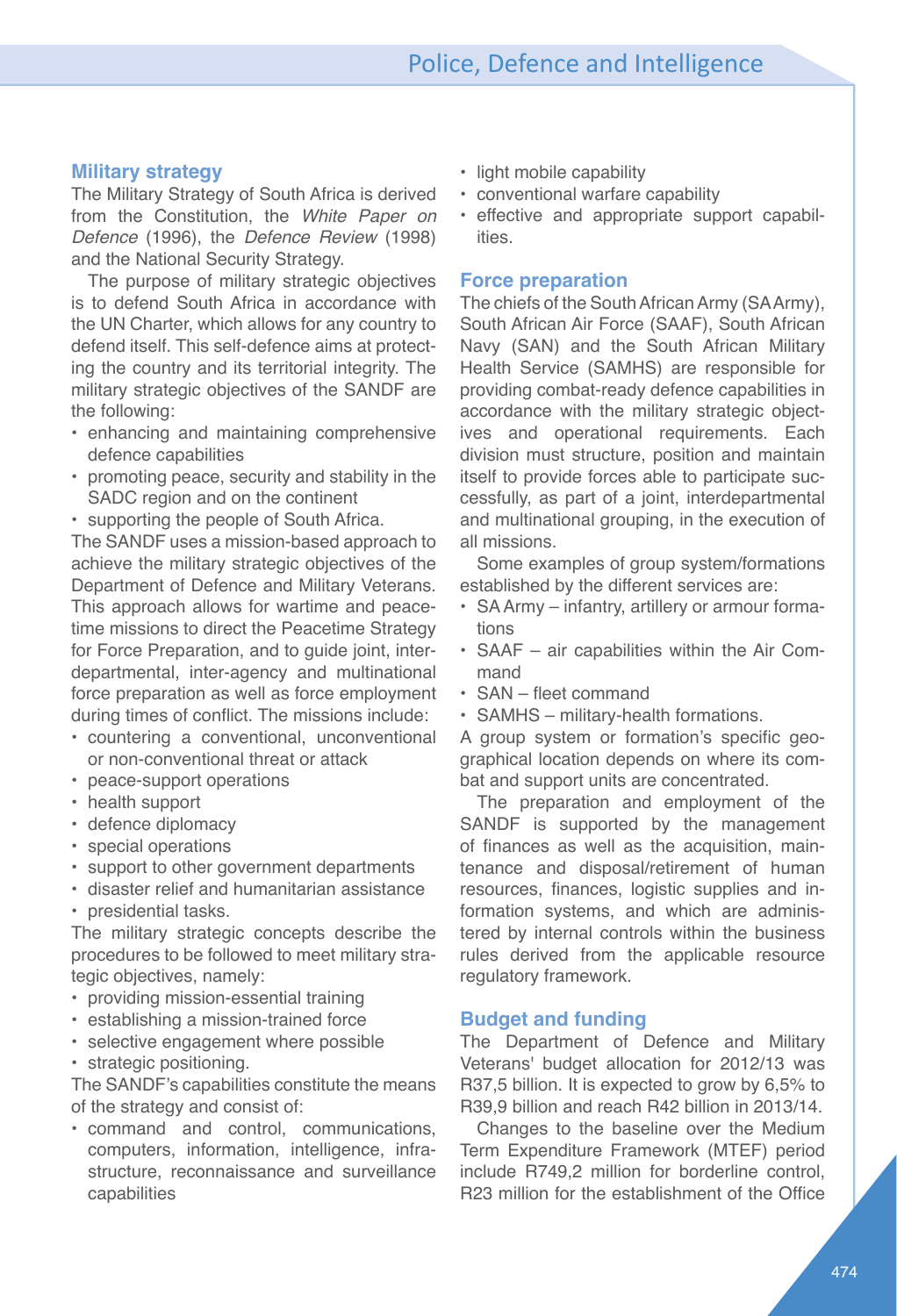of the Military Ombudsman and R600 million for the completion of the Strategic Defence Procurement Programme.

The department spent R1,8 billion on estate management that was transferred to the Department of Public Works.

#### **Functions**

#### **Peace support operations**

The role of the SANDF in promoting peace and security in the region and the continent necessitated the enhancement of the SANDF's peacekeeping capability, including its Forward Deployment Capability. The SANDF continued to participate in the UN Peace Support Operation in the DRC, the UN/AU hybrid Peace Support Operation in Sudan and the provision of training to the armed forces of the Central African Republic. The SANDF was tasked to execute counter-piracy operations in support of the Mozambican Defence Force in the Mozambique Channel. In addition, the SANDF had five general military assistance operations in the Central African Republic, South Sudan, Tanzania, Equatorial Guinea and the DRC.

#### **Border safeguarding**

Effective border management is part of the government's crime-prevention strategy, which deals with cross-border crimes and poaching. The SANDF works closely with the SAPS and other government departments on this.

As part of the SANDF troop deployment, operations were being conducted to combat cross-border crime, stock theft and illegal grazing and rhino poaching in the Kruger National Park.

During 2012, the troop deployment had led to the confiscation of contraband, including cigarettes and liquor, to the value of R3,1 million. In addition, 763 kg of dagga and 315 kg of copper had been confiscated and 23 stolen vehicles and nine weapons recovered. Some 5 210 undocumented people were apprehended and 212 criminals arrested.

South African soldiers, posted on the border with Mozambique to conduct border security patrols, apprehended 22 poachers and confiscated 19 hunting rifles and AK-47s between April 2011 and March 2012. The soldiers had also shot and killed 11 poachers in that period.

The soldiers had initially been posted on the South African-Mozambican border as part of government's strategy to secure South Africa's borders, but were later assigned to anti-rhinopoaching units in the Kruger National Park.

The last phase of the borderline control strategy was rolled out in 2012, when soldiers were sent to patrol the border with Lesotho.

Since the first deployment of SANDF troops along the country's borders in April 2010, 11 SANDF companies had been stationed on the borders with Zimbabwe, Swaziland, Mozambique and Lesotho. A further four companies were to be deployed on the borders with Botswana and Namibia in 2013/14.

#### **Defence acquisition**

Defence acquisition focused on acquiring new equipment and upgrading existing equipment, in 2012/13.

Specific technology programmes are also in place to ensure the retention of the required technology base for effective local participation in scheduled acquisition programmes, in addition to applying these technologies to optimise the remaining life of existing equipment. Defence science, engineering and technical expertise focus on the strategically essential requirements of the SANDF.

In October 2012, the South African Post Office paid tribute to the 11 Field Postal Unit of the SANDF by issuing a set of commemorative stamps. The stamps were launched on World Post Day, which is observed on 9 October each year.

The 11 Field Postal Unit is dedicated to providing an efficient field postal service to the SANDF and its members, wherever they may be deployed, during operations and large-scale field exercises. The unit is fully operational in Africa and is the only reserve unit that has been deployed continuously since the first South African troops were deployed in central Africa during 2001.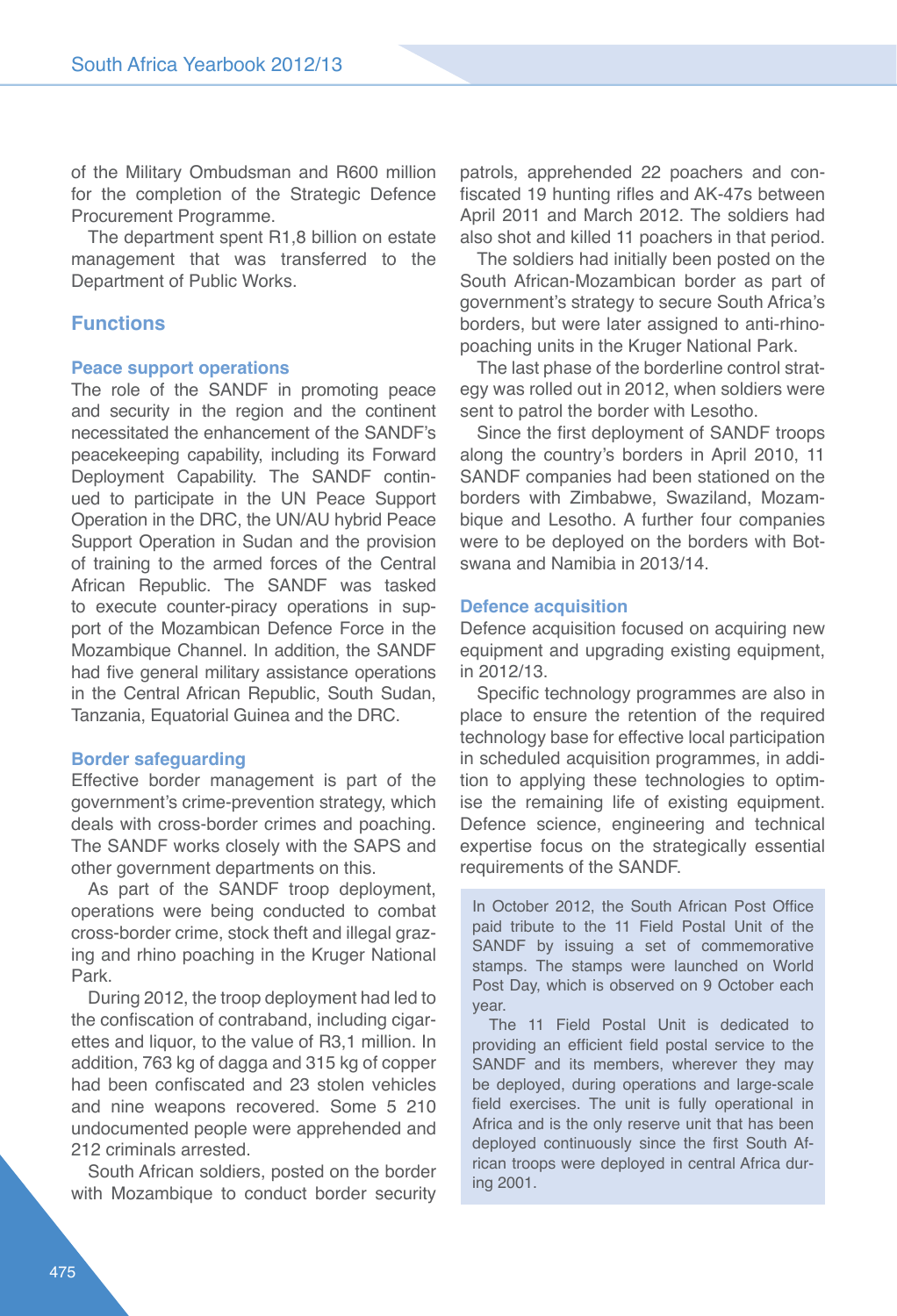Examples include:

- SA Army Infantry Fire System (60 mm Long-Range Mortar)
- SA Army Intelligence Battlefield Surveillance and Mobile Processing System
- SA Army Artillery Target Engagement System
- Ground-Based Air Defence System
- Development of the Rooivalk Combat Support Helicopter
- Electro-Optical Sensor on the Cessna C-208
- Development of the A-Darter Infra-Red Missile
- Four Gripen fighter aircraft arrived in September 2012, bringing the total delivered in South Africa to 26
- SAN's Submarine Capability
- Precision Guided Munitions
- Sonar Technology
- Support Technology.

#### **Organisational structure**

The Department of Defence and Military Veterans adheres to the principles of civil control and oversight through the Minister of Defence and Military Veterans, various parliamentary committees such as the Joint Standing Committee on Defence and the Defence Secretariat.

While the Minister of Defence and Military Veterans is responsible for providing political direction to the department, the Joint Standing Committee on Defence ensures that the Executive Authority (the Minister) remains accountable to Parliament.

However, for day-to-day administration and the coordination of strategic processes, the Minister of Defence and Military Veterans relies on the Defence Secretariat, which is the civilian component of the department.

#### **Secretary for Defence**

The Secretary for Defence manages the Defence Secretariat and is the accounting officer of the Department of Defence and Military Veterans.

As head of the department, the Secretary for Defence is responsible for advising the Minister regarding defence policy through:

- enhancing civil control through briefings to the parliamentary committees having oversight over the department and the Minister over the department
- providing the Chief of the Defence Force with comprehensive instructions
- monitoring compliance with policies and directions issued by the Minister to the Chief of the Defence Force
- disciplining of, administrative control over and managing employees, including their effective use and training.

#### **Chief of the SANDF**

The Chief of the SANDF is appointed by the President of South Africa. His or her duties include:

- advising the Minister of Defence and Military Veterans on any military, operational and administrative matters
- complying with directions issued by the Minister
- formulating and issuing policies and doctrines
- exercising command by issuing orders, directives and instructions
- directing, managing and administrating
- executing approved programmes of the defence budget
- employing the armed forces in accordance with legislation
- training the armed forces
- maintaining defence capabilities
- planning contingencies
- managing the defence force as a disciplined military force.

Various divisions within the SANDF have specific responsibilities and capabilities. These include among others:

- The Joint Operations Division provides and employs defence capabilities, including an operational capability to conduct all operations, as well as joint, interdepartmental and multinational military exercises.
- The SA Army provides prepared and supported landward defence capabilities.
- The SAAF provides prepared and supported air defence capabilities.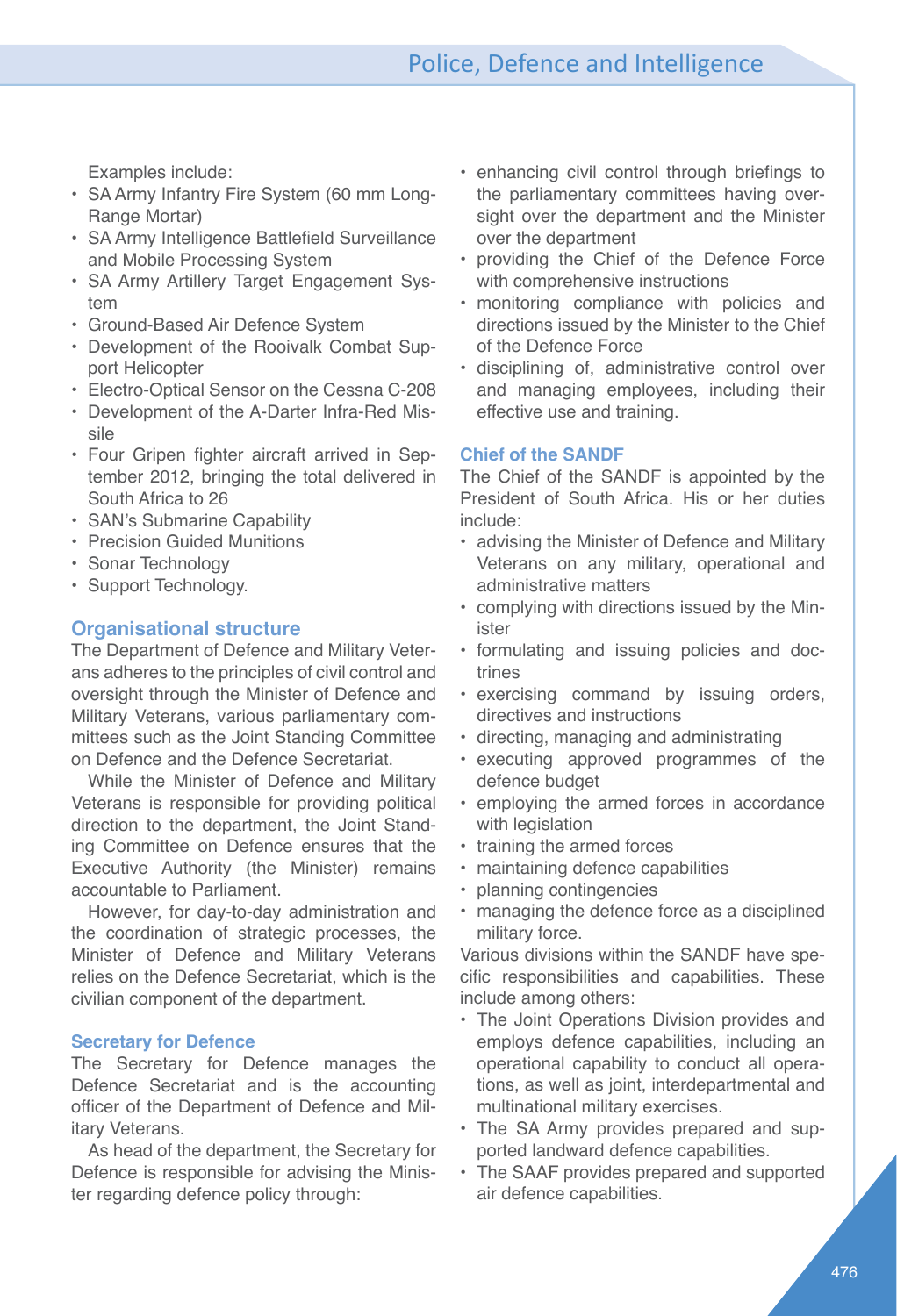- The SAN provides prepared and supported maritime defence capabilities.
- The SAMHS provides prepared and supported health capabilities and services.
- The Defence Intelligence Division provides a defence intelligence and counter-intelligence capability.
- Joint Logistic Services, a subprogramme of the General Support Programme, provides logistic services.
- The Command and Management Information Systems Division is a subprogramme of the General Support Programme and provides command and management information and related services.
- The Military Police Division is a subprogramme of General Support that provides military policing capabilities and services.
- The Military Skills Development System will, through professional education and training, result in all young officers being in possession of a Bachelor's Degree by the time they are promoted to the rank and level of major by 2020. Joint Senior Command and Staff Programme graduates will attain a postgraduate diploma or Honours Degree that paves the way for Executive National Security Programme graduates to obtain Master's degrees. These degrees will be awarded through institutions of higher education accredited by the Council of Higher Education.
- The National Youth Service is intended to play a key role in dealing with the consequences of youth unemployment and to the national goal of poverty alleviation. The service does not offer training for military engagement, but will draw on the potential of military training to promote discipline, selfesteem, confidence and a sense of belonging to the national community. The aim is to train 20 000 recruits though this programme in 2012.

#### **Defence Reserve Force**

In terms of the South African Defence Strategy 2010 to 2030 and the SANDF Military Strategy 2007, the role of the reserve forces is to be in a In September 2012, more than 28 countries showcased their different aircraft's capabilities at the seventh Africa Aerospace and Defence Air Show at the Waterkloof Air Force Base in Pretoria.

It is Africa's largest exhibition of air, sea and land capability and attracted thousands of foreign tourists, as well as local visitors.

The show featured both aerobatic and static displays, as well as national pavilions from India, Russia, Turkey, Italy, Germany, Belgium, China, the United States of America, the United Kingdom, Romania, Pakistan and Brazil.

state of predetermined readiness and provide the following capabilities:

- augmenting the regular forces as key elements within the core force
- providing the bulk of the growth force and contributing to the ongoing operations conducted by the SANDF
- supplementing peace-support operations
- providing certain specialist skills.

At the end of 2011/12, the Reserve Force strength was 26 851, of whom 15 316 reservists were called up during the year – the highest call-up since 1994.

In 2012, various tertiary institutions implemented the University Reserve Training Programme. The first group of 56 students completed basic military training in January 2012 in the Free State.

#### **Maritime safety and security**

Amid a dramatic increase in piracy, South Africa may have to amend its maritime laws if it decides to supply any foreign commercial vessels that carry armed security guards and dock at its ports. Under current maritime laws, it is illegal to have armed guards aboard commercial vessels.

In April 2012, naval delegates from 38 African countries and those bordering the Indian Ocean debated the ethics around such a move at the Third Indian Ocean Naval Symposium hosted at the Cape Town International Convention Centre. Some European countries had been considering placing security, including marines, on board commercial vessels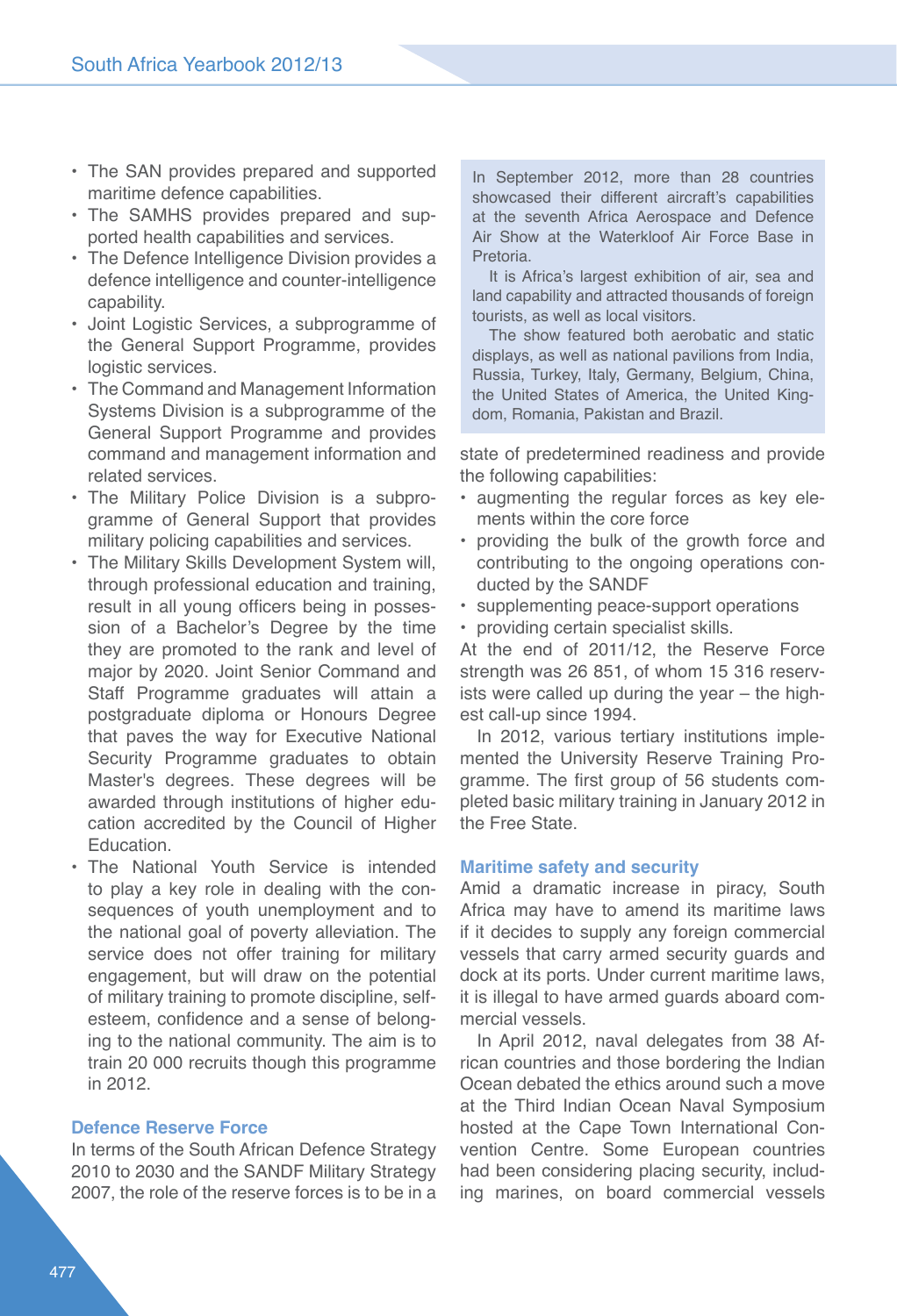because of the increase in piracy in the Indian Ocean. South African commercial vessels do not have on board security, and security is supplied by the SAN through its various patrol vessels.

Crimes in the Indian Ocean had become unacceptable, with the number of hostages taken by pirates rising from 186 worldwide in 2006 to 1 016 in the Indian Ocean around Africa alone in 2010.

Africa is particularly vulnerable since it is reliant on the oceans, with about 90% of trade carried by sea. In Tanzania, 57 attacks had been experienced from February 2011 to February 2012. Africa's response to the increase in piracy needs to be tailored to particular complexities in each country and address specific land-based problems which fuelled piracy.

#### **Other defence commitments**

The department's other commitments include:

- achieving a reasonable level of military diplomacy by:
	- placing and managing defence attachés
	- establishing and maintaining bilateral and multilateral agreements
	- participating in the activities of the defence structures of multinational organisations such as the UN, the AU and SADC (especially in the Interstate Defence and Security Committee)
- meeting the international obligations of the Department of Defence and Military Veterans in line with international agreements, which may include search-and-rescue and hydrography
- provide healthcare for the President and Deputy President.

#### **Military veterans**

The SANDF dedicated 2012 to its military veterans. In 2012, it celebrated the 50th anniversary of Umkhonto we Sizwe.

The department had been providing health services to older military veterans since 2010 and about 2 500 military veterans on the department's database to receive health benefits.

The department assisted the umbrella body for military veteran associations to set up the Military Veterans Appeal Board and the Military Veterans Advisory Council across the country.

Significant strides have been made by the Department of Military Veterans to reshape and address the plight of military veterans.

#### **Facilities, land and environment**

In 2012, the department conducted an audit of the 450 000 ha of land that it owns, so that the land could be put to productive use, together with the private sector.

The land has been held in trust by the Department of Public Works, and the Department of Defence had been in talks with the Department of Public Works to get it to transfer the land to the Department of Defence.

The Department of Defence was discussing with private-sector providers as well as banks to help finance and put up new accommodation for servicemen.

#### **Role players**

#### **National Conventional Arms Control Committee (NCACC)**

The NCACC is a committee of ministers, of which the Minister of Defence and Military Veterans is a member. The NCACC oversees policy and sets control mechanisms for the South African arms trade. It also ensures that arms-trade policies conform to internationally accepted practices.

Companies interested in exporting arms have to apply for export permits, after which the Ministry of Defence and Military Veterans processes the applications. Each application is also sent for scrutiny to the relevant government departments, such as international relations and cooperation or trade and industry.

The application is then referred to the various directors-general for their recommendations, where after the NCACC makes the final decision. An independent inspectorate ensures that all levels of the process are subject to independent scrutiny and supervision, and are conducted in accordance with the policies and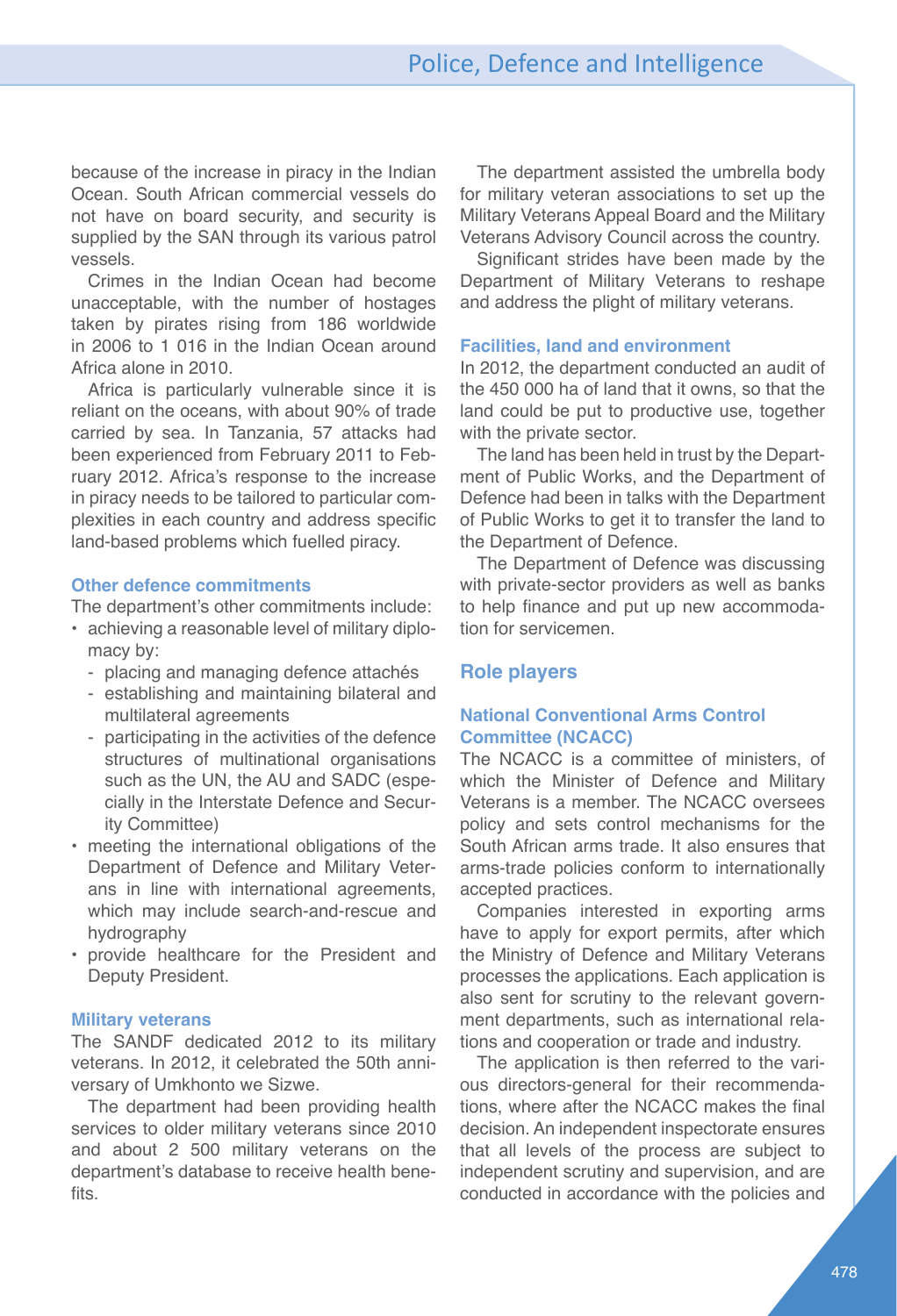guidelines of the NCACC. The inspectorate submits periodic reports to the Joint Standing Committee on Defence.

#### **Defence Force Service Commission**

The Defence Force Service Commission was established in terms of the Defence Amendment Act, 2010. Its functions include making recommendations to the Minister of Defence and Military Veterans concerning improvements to salaries and service benefits of members of the SANDF.

In May 2012, Cabinet appointed 10 commissioners to the Defence Force Service Commission whose responsibility it is to advise the Minister on the conditions of service of soldiers.

# **South African Aerospace, Maritime and Defence Industries Association (AMD)**

AMD's primary objective is to represent the South African industry in matters of mutual interest in pursuit of profitability, sustainability and responsible corporate citizenship.

The association is acknowledged as the only trade association of South Africa's Defence Industry (Sadi), and is mandated by its members to promote and champion the collective interests of the industry. It comprises a cluster of leading companies in the South African private and public sector that supply defence materiel, products and services.

AMD member companies supply products and services to the Department of Defence, government organisations and other contractors, both locally and internationally, in the defence and security market place.

As Sadi is one of the cornerstones of a stable and growing South African economy, the AMD is responsible for ensuring that a worldclass, indigenous defence industry capability is maintained in a sustainable manner.

AMD's involvement in international marketing includes:

- co-hosting Africa Aerospace and Defence
- co-publishing the Sadi Directory
- negotiating the structuring of export incentives and the sponsorship of international trade show pavilions.

Within an emerging Defence Industry Support Framework, the Department of Defence, in collaboration with Armscor and the AMD, will continue to provide effective support to enable Sadi to exploit export opportunities within the South African political and legal context. The services provided range from information sharing on possible opportunities to facilitating the provision of defence personnel, facilities and equipment for use by Sadi in demonstrations for export purposes.

The AMD, through its membership, is strategically well positioned and capable of supporting the government in achieving its AU and New Partnership for Africa's Development objectives.

#### **Castle Control Board**

The Castle Control Board, as a public entity, has the mandate to manage and protect the Castle of Good Hope on behalf of the Ministry of Defence and Military Veterans, having the ultimate ownership responsibility for the Castle of Good Hope. While it is overseen by the Department of Defence, the Castle Control Board generates its own revenue.

#### **Armaments Corporation of South Africa (Armscor**)

Armscor is a statutory body established in terms of the Armaments Development and Production Act, 1968 (Act 57 of 1968), and continues its existence through the Armscor Limited (Ltd) Act, 2003 (Act 51 of 2003), and the Armscor Ltd Amendment Act, 2005 (Act 16 of 2005).

Armscor's mandate is to assist the Department of Defence and Military Veterans in the following matters:

- to be a nodal centre for acquisition
- disposal of equipment
- decision support to defence matériel requirements of the department
- conduct the defence technology, research, development, analysis, tests and evaluation requirements
- custodian of defence matériel intellectual property, including an asset register.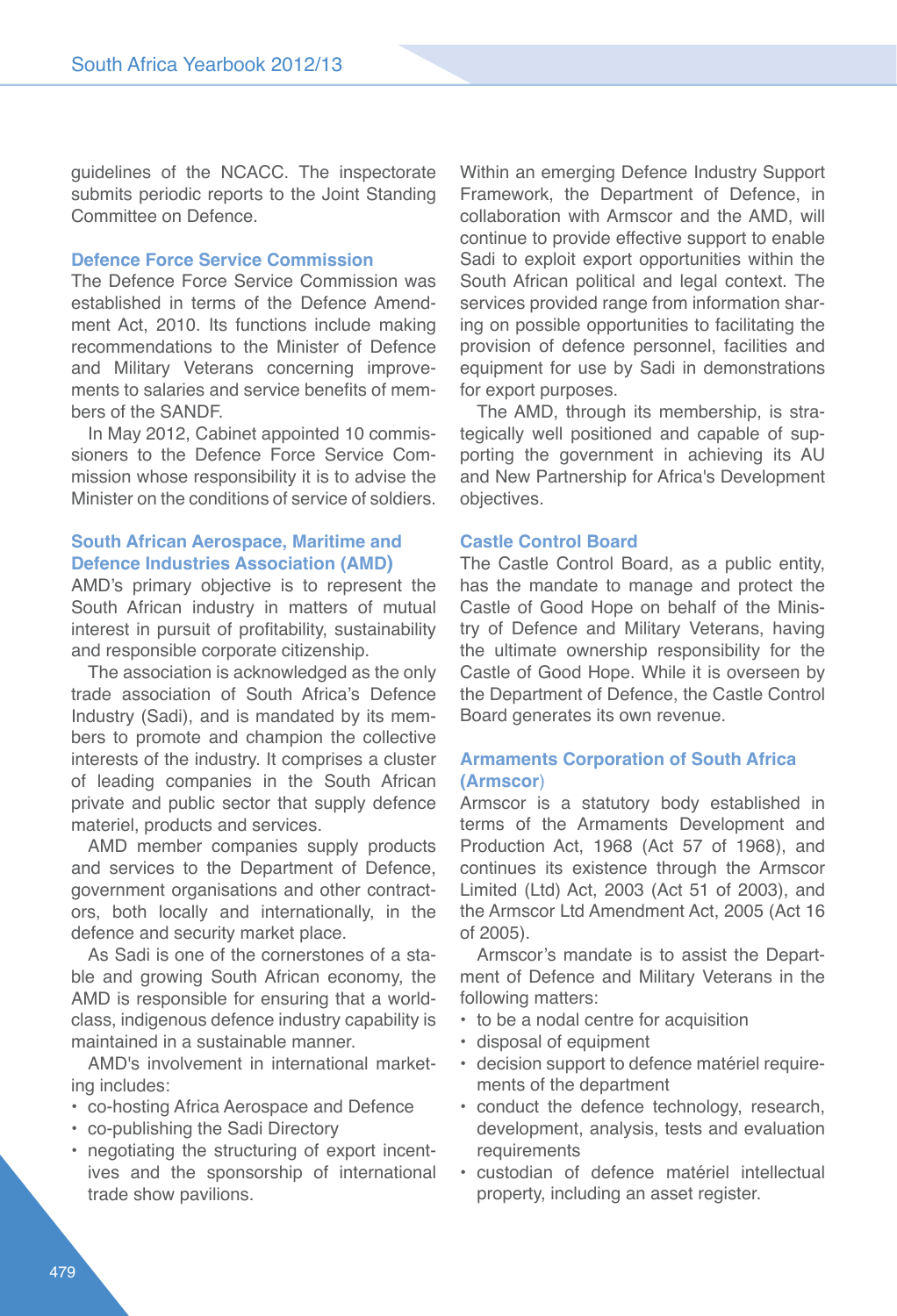On 22 February 2013, the Department of Defence and Military Veterans celebrated their Armed Forces Day at the Lucas "Masterpieces" Moripe Stadium in Atteridgeville west of Pretoria. This parade was also the 96th anniversary of the fateful sinking of the *SS Mendi*.

It was held in honour of the men and women who have served and have fallen in the line of duty in service of the country.

Local residents and foreign dignitaries were treated to an air display by the South African Air Force and a parade by the different Arms of Service of the Defence Force.

The Minister of Defence and Military Veterans is responsible for Armscor. The management and control of Armscor reside with a board of directors, while its day-to-day management is handled by a management board. The Department of Defence has an oversight role and allocates funding from the fiscus to the corporation.

Armscor's acquisition role pertains to all the actions that need to be taken to satisfy the need for materiél, facilities or services intended for client use or in support of client requirements.

The acquisition role can be broadly divided into the following four categories:

- system acquisition management
- procurement management
- product systems management

• technology acquisition management.

- In addition, Armscor also performs:
- quality assurance
- Defence Industrial Participation Programme

• management of strategic facilities.

The management of strategic facilities is vested in a subsidiary company, Armscor Business (Pty) Ltd. To fulfil its mandate, Armscor Business is structured into three groups, namely:

- Defence Science and Technology Institute
- Test and Evaluation Facility
- Defence Support.

#### **Denel Group of South Africa**

Denel (Pty) Ltd is a commercially driven holding company, with equity of varying degrees in several defence and aerospace subsidiaries and associated companies.

With its focus on the military aerospace and landward defence domains, Denel was incorporated as a private company in 1992 in terms of the Companies Act, 1973. Its defence capabilities, however, date back more than 70 years when some of Denel's first manufacturing plants were established.

During 2011/12, Denel secured over R5 billion orders to be delivered over the next five years. The R700-million capitalisation of Denel Aerostructures will allow the company to prepare itself for the serial manufacturing phase of the A44M programme, which started in 2012/13.

In 2012, Denel delivered the last six fully certified and combat-ready Rooivalk helicopters to the SANDF.

Apart from being original equipment manufacturers in certain product categories, Denel businesses are also engaged in the overhaul, maintenance, repair, refurbishment and upgrade of the SANDF's defence systems and equipment. As such, they provide the SANDF with the cost-effective ways to undertake its role in peacekeeping and peace-support missions beyond South Africa's borders.

Twenty-two of the 26 new Gripen combat aircraft were operational in April 2012. By the end of 2012, the SAAF had already received all 26 Gripens from Swedish manufacturer Saab and the aircarft were stationed at the Makhado Air Force Base in Limpopo.

During the same month, an air force delegation participated in a multinational flying exercise, Operation Lion Effort, in Sweden.

The first group of student fighter pilots of the Gripen Fighter Weapon School is expected in late 2013. The SAAF base in the Overberg in the Western Cape is to be the training ground for the new recruits.

The first full-motion helicopter flight simulator to arrive in Africa will be used by pilots of the SAAF as part of their training programme.

Located at aerospace manufacturer Denel's facility in Bonaero Park in the east of Johannesburg, the second-hand simulator was acquired by Eurocopter Southern Africa, and was previously used by the Swiss Air Force, originally commissioned there in 1993.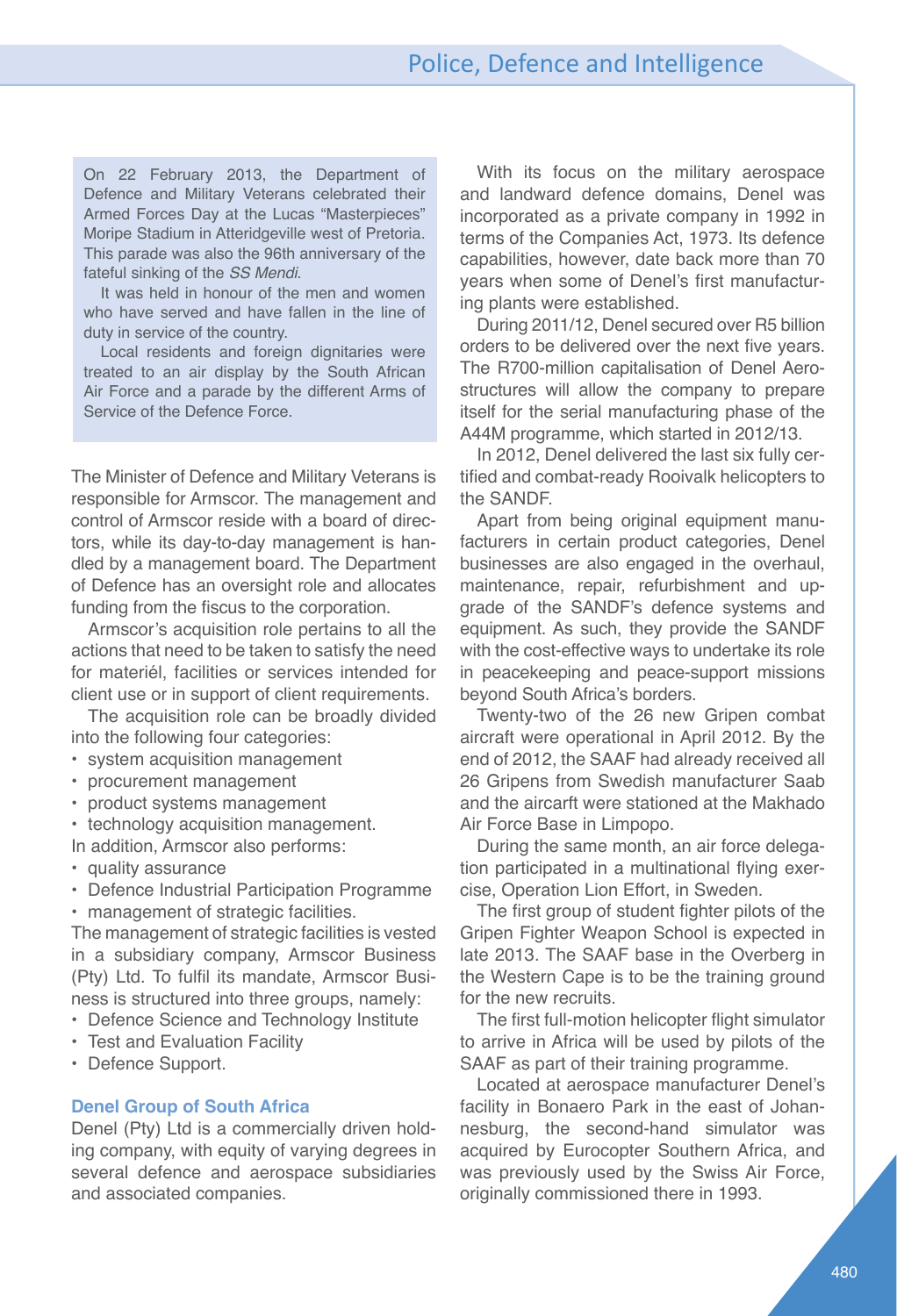In September 2012, Denel and Airbus Military signed a new agreement with revised terms for manufacturing aircraft components on the A400M, in a development that will contribute significantly to Denel's financial turnaround.

The relationship between Airbus and Denel takes the country another step towards the growth of a fully fledged South African aerospace industry. Government has also demonstrated its confidence in the future of the company through a capital injection of R700 million in 2012.

Of the approximately 2 500 hours available for use by air forces on the simulator, the SAAF will use 1 000 per year.

The simulator is designed to train pilots and flight engineers operating Eurocopter's AS332 Super Puma and certain compatible machines, including the SAAF's Oryx medium-utility helicopter, manufactured by Denel.

In September 2012, the seventh Africa Aerospace and Defence Exhibition was held at the Waterkloof Air Force Base in Pretoria. Denel Aviation and Russian Helicopters, a leading global designer and manufacturer of helicopters, signed an agreement to create a helicopter servicing hub in Africa.

It has already partnered with Brazil in developing the A-Darter air-to-air-missile, with production scheduled to start at the end of 2014.

Also included in its range of precisionguided products and missile systems are the Umkhonto-IR air defence missile systems, the Ingwe and Mokopa anti-armour missile systems, precision-guided munitions and the Raptor 2 stand-off weapons.

Denel Dynamics has the unique ability to offer turnkey armed surveillance unmanned aerial vehicles.

Through a range of high-end skills-development programmes, Denel aims to retain engineers, technicians and scientists for the industry. These programmes include:

- Denel Centre for Learning and Development
- Denel Youth Foundation Training Programme
- engineering bursary schemes and internships
- school-outreach programmes.

# **Department of State Security**

In June 2012, the Department of State Security completed the last phase of the restructuring process of the State Security Agency (SSA), which was established in 2009.

The mandate of the SSA is to provide government with intelligence on domestic, foreign or potential threats to national stability, the constitutional order, and the safety and wellbeing of its people. This enables government to implement and improve policies to deal with potential threats and to better understand existing threats.

The SSA comprises:

- the Domestic Branch (formerly the National Intelligence Agency or NIA)
- the Foreign Branch (formerly the South African Secret Service or SASS)
- the Intelligence Academy (formerly the South African National Academy of Intelligence or Sanai)
- National Communications, which includes the former National Communications Centre, Office for Interception Centres and Electronic Communications Security (Pty) Ltd.

The SSA focuses on the matters of national interest including terrorism, sabotage, subversion, espionage and organised crime.

The number of requests from international counterparts was expected to increase to 220 over the MTEF.

The SSA was allocated R3 897,8 million in 2012/13.

#### **Legislation and policies**

The SSA is governed by the foillowing legislation and policies:

- Constitution of South Africa
- Proclamation: *Government Gazette 32566*
- Intelligence Services Act, 2002 (Act 65 of 2002)
- • *Ministerial Notices No 32576*
- Intelligence Services Regulations 2003, *Government Gazette No 25592*
- National Strategic Intelligence Act, 1994 (Act 39 of 1994)
- Intelligence Services Oversight Act, 1994 (Act 40 of 1994)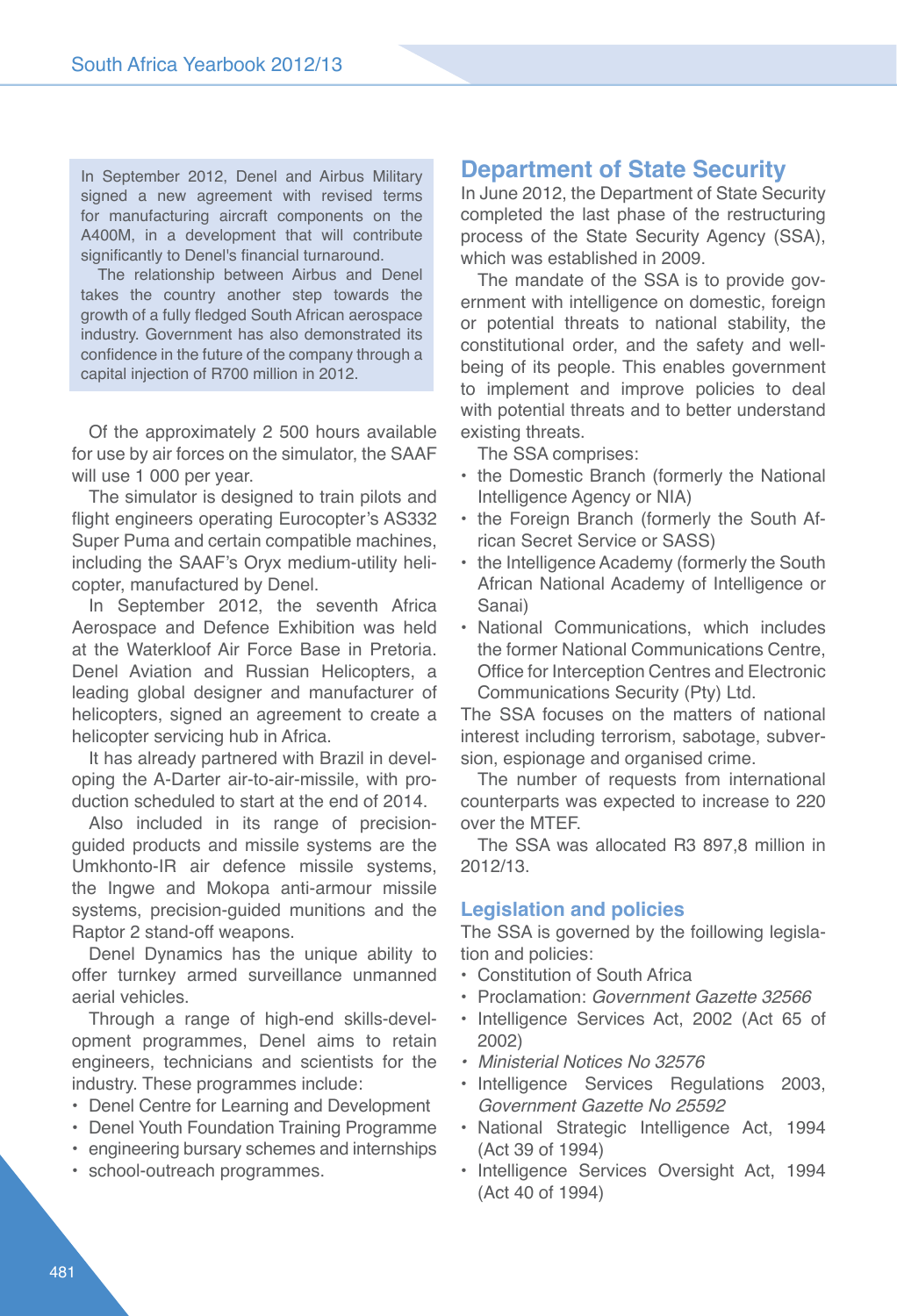- • *White Paper on Intelligence* (1994)
- Protection of State Information Bill, November 2011
- Diplomatic Immunities and Privileges Act, 2001 (Act 37 of 2001)
- Regulation of Foreign Military Assistance Act, 1998 (Act 15 of 1998)
- Defence Act, 2002 (Act 42 of 2002)
- SAPS Act, 1995
- Financial Intelligence Centre Act, 2001 (Act 38 of 2001)
- RICA Act, 2002
- Auditor-General Act, 1995 (Act 12 of 1995).

# **Functions**

#### **Domestic branch**

The National Strategic Intelligence Act, 1994 defined the primary functions of the NIA as being to gather, correlate, evaluate and analyse domestic intelligence to:

- identify any threat or potential threat to the security of South Africa or its people
- supply intelligence regarding any such threat to the National Intelligence Coordinating Committee (NICOC)
- gather departmental intelligence at the request of any interested national department and without delay to transmit such intelligence that constitutes departmental intelligence to the relevant department
- fulfil the national counter-intelligence responsibility and for this purpose to conduct and coordinate counter-intelligence to gather, correlate, evaluate, analyse and interpret information regarding counter-intelligence to identify any threat or potential threat to the security of South Africa or its people
- inform the President of any such threat
- supply (where necessary) intelligence relating to any such threat to the SAPS for the purposes of investigating any offence or alleged offence.

In view of these functions, the NIA's responsibilities include:

• fulfilling a proactive, anticipatory or early warning role of scanning and assessing the total (economic, social, political and environmental) domestic security situation to identify and report to the policymaker or executive departments any signs or warning signals of threats or potential threats to the constitutional order and the safety of the people

- performing a reactive monitoring role in tracking events when a threat/crime has been identified or a crisis has already arisen, without duplication of the role of the other executive departments; the purpose of this monitoring role is mainly to enhance investigation and prosecution by providing tactical information and intelligence to enforcement and prosecution institutions and to decide the extent and the implications of threats or potential threats to the national security and the safety
- providing an integrated multi-analytical strategic projective assessment of patterns, trends and of security relevant issues, to provide strategic early warning and to enhance the NIA's support and involvement in policy formulation.

#### **Foreign Branch**

The Foreign Branch (formerly the SASS) is a national intelligence structure established by the Intelligence Service Act, 1994 (Act 38 of 1994) and whose continued existence is provided for in the Intelligence Services Act, 2005 (Act 65 of 2005).

Since September 2009, the SASS has changed in status and is now a government component of a principal national department called the SSA as per the Presidential Proclamation of 11 September 2009. The Act that will regulate the affairs of the SSA is in the process of being formulated.

The National Strategic Intelligence Act, 1994 defines the functions of the SASS as being:

- gathering, correlating, evaluating and analysing foreign intelligence, excluding foreign military intelligence, to identify any threat or potential threat to the security of South Africa or its people and to supply intelligence relating to any such threat to NICOC
- instituting counter-intelligence measures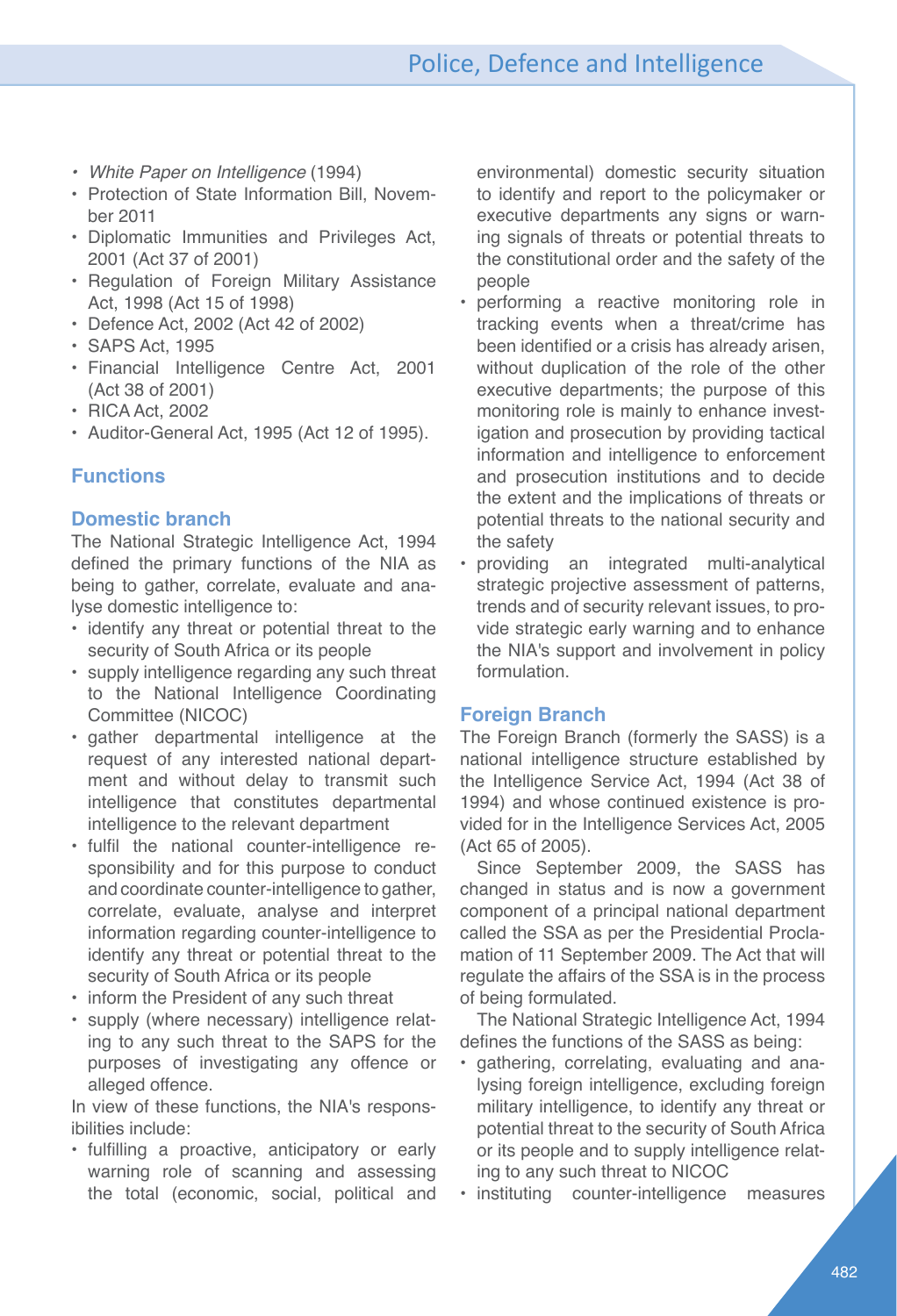within the service and, in consultation with the service, counter-intelligence measures outside South Africa

• gathering departmental intelligence at the request of any interested national department, and without delay to evaluate and transmit such intelligence and any other intelligence at the disposal of the service and which constitutes departmental intelligence to the department concerned and to the NICOC.

In view of these functions, the SASS is responsible for the following:

- fulfilling a proactive, anticipatory or early warning role of scanning and assessing the total (economic, social, political and environmental) foreign environment to identify and report to the policymaker any signs or warning signals of threats or potential threats to the constitutional order and the safety of the people
- providing the Executive with developments in the foreign environment that are likely to have an impact on the image, territorial integrity as well as the security of South Africa and its citizens
- advice on the opportunities that exist in the external environment that should be exploited to enhance South Africa's national interest, be it in the political, economic, social or international relations sphere
- advice on security threats against personnel, interests, strategic installations and assets of South Africa abroad
- conducting security screening investigations on its personnel as well as those of other departments identified for posting abroad.

#### **Intelligence Academy**

The former Sanai, now the Intelligence Academy under the SSA, was established in terms of the Intelligence Services Act, 2002 with a mandate to provide quality intelligence training to the members of the Intelligence Community.

Sanai was formally launched in February 2003, and immediately assumed its challenging role of producing intelligence officers who not only understand South Africa's national security paradigm, but can also carry out their duties within the values and ethical principles demanded from each officer.

The Sanai campus (Mzwandile Piliso Campus), located in Mahikeng, is named after the late Mzwandile Piliso, a veteran intelligence officer, who played an important role in a nonstatutory intelligence body that served the liberation movements.

#### **National Communications**

The National Communications Branch of the SSA comprises Electronic Communications Security (Pty) Ltd (Comsec), the National Communications Centre and the Office for Interception Centre (OIC). Comsec and the OIC are externally focused as they render services to the organs of state.

In 2012/13, the department continued its project of integrating its intelligence technology platforms to improve service delivery. The storage capacity for the lawful intercepts was upgraded, which resulted in a faster and more efficient monitoring system. The product distribution network and the Internet Protocol Interception System were prioritised in 2012/13.

The department was in an advance stage of developing the National Security Strategy and the National Interest Doctrine. The NICOC Task Team has developed the draft National Security Strategy. As part of the strategy the department identified dual-use technologies that have security and commercial applications as a priority.

#### **Comsec**

Comsec was established in 2002 as a private company *–* Civillian Intelligence Community *–* with the primary purpose of ensuring that critical electronic communications of the state are secure and protected.

Through presidential proclamation in 2009, Comsec was pronounced a government component, effectively transferring its ICT functions to the SSA. Its functions include:

• protecting and securing electronic communications of national importance against security threats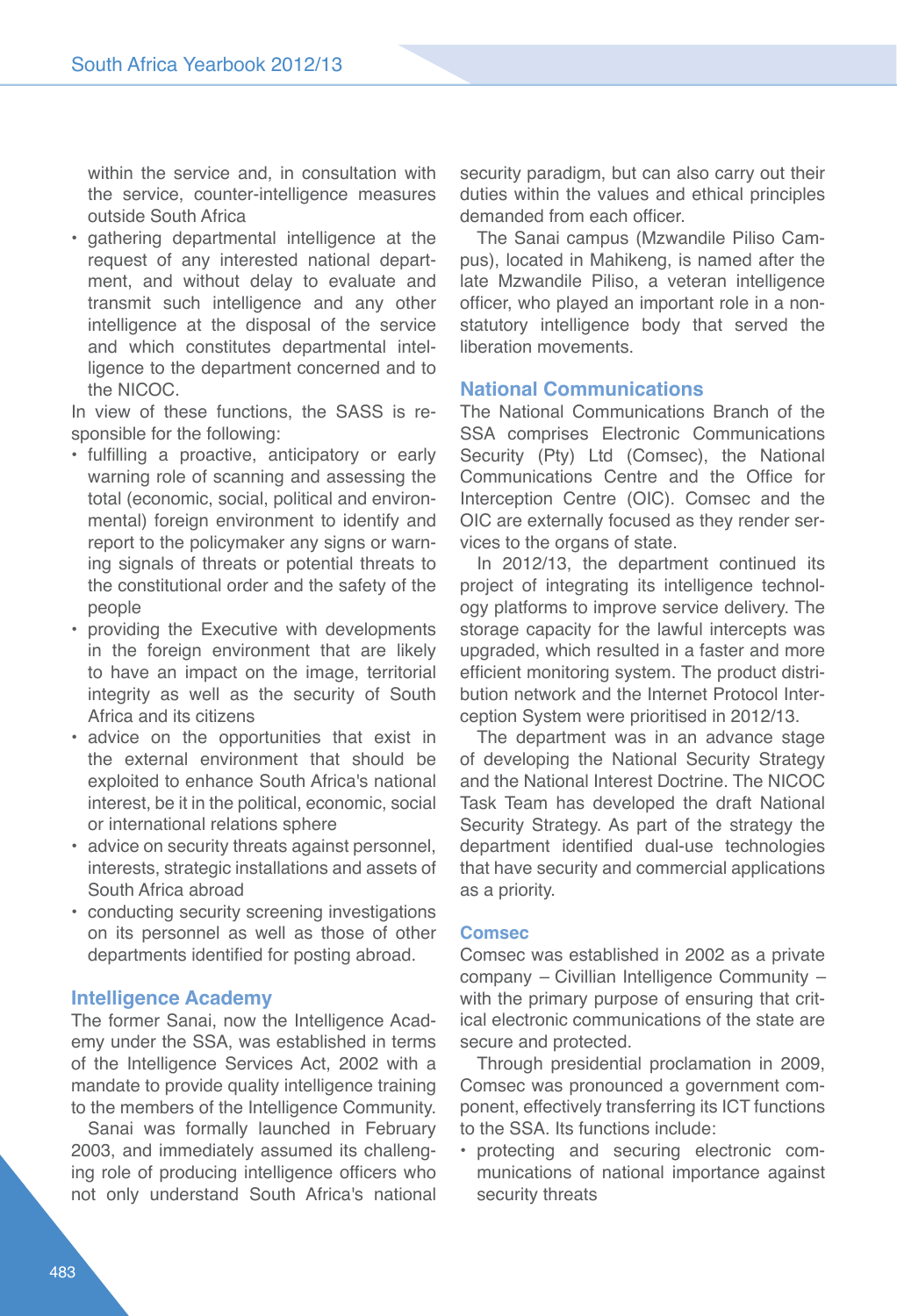In February 2012, Cabinet approved the National Cybersecurity Policy Framework. The framework outlines policy positions intended to address national security threats in cyberspace; combat cyber warfare, cyber crime and other cyber ills; and develop, review and update existing substantive and procedural laws to ensure alignment. It will also build confidence and trust in the secure use of ICT.

- conducting periodic analysis of the state of ICT security and advising the Minister of such analysis
- identifying and providing security to the critical electronic communications infrastructure of organs of state.

Comsec offers the following ICT security services:

- managed security services
- secure communications
- risk management and assurance services

#### **Office for Interception Centre**

The OIC was established in terms of the Regulation of Interception of Communications and Provision of Communication-related Act, 2002 (Act 70 of 2002.) The OIC provides a centralised interception service to law enforcement agencies involved in combatting threats to national security.

Interception was previously conducted independently by the Law Enforcement Agency, which may have resulted in duplication of work and resources. The formation of the OIC centralises interception activities and paves the way for improved management of interception in an effort to increase efficiency, minimise duplication of resources and costs, and regulate and control the interception environment.

#### **Vetting**

Part of the SSA's objective is to be able to conduct vetting for all government departments in a user-friendly and speedier manner, in line with its counter-intelligence mandate that ensures that the department creates conditions of security, which enable government and key state entities to do their work.

By May 2012, 19 vetting field units were established in the departments of international relations and cooperation, tourism, agriculture, forestry and fisheries, correctional services, environmental affairs, the South African Reserve Bank, the South African Revenue Service, the NPA and the State Information Technology Agency.

As part of the vetting mandate; the department prioritised the training of security managers across government departments. During 2011/12, 22 security managers were trained and in 2012/13 another 30 were trained.

#### **Border Management Agency**

As part of the SADC region, South Africa continues to be confronted by the problems of illegal migration, other transnational organised crimes and human smuggling. The business case for the establishment of the Border Management Agency by 2014 was processed by the Cabinet Committee in 2012.

#### **Securing special events**

During 2011/12, the department successfully secured several major events which included the 123rd International Olympic Committee Meeting, the UN Framework Convention on Climate Change and the African National Congress' centenary celebrations.

#### **Conclusion**

The mandate bestowed on the SAPS to lead in the fight against crime and corruption is a key element of government and affects every aspect of South African society.

The SAPS has achieved many successes in the recent past, despite some challenges. The way forward is not only to build on those successes, but to embark on a new, forceful course of action. A number of specific priorities will therefore be pursued in future.

The SAPS' ability to respond to the challenges will be enhanced through the focused developing of specialised, properly resourced, technologically advanced, adequately skilled and well-managed capacities, including visible policing, priority crime investigations, crime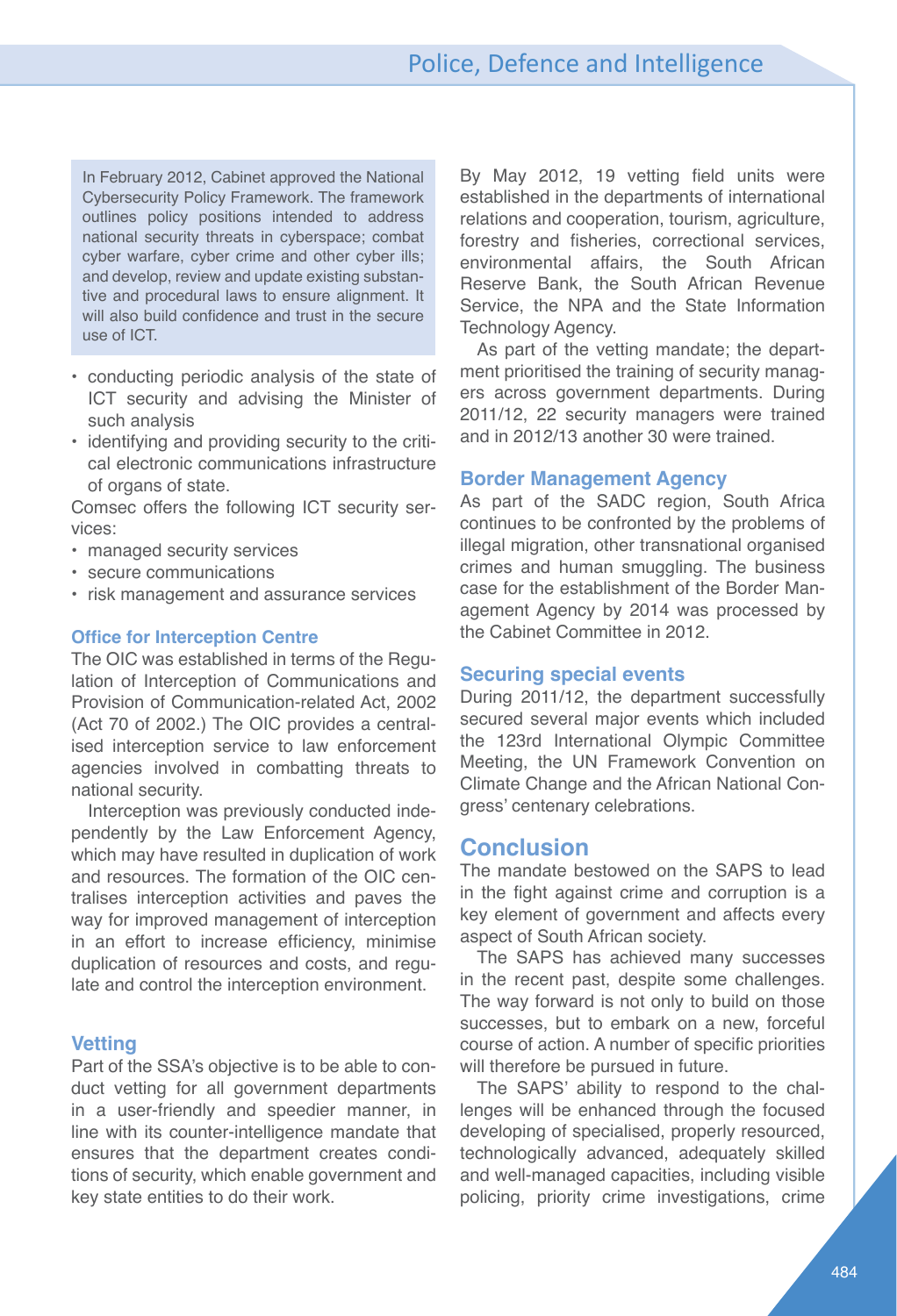intelligence and the Criminal Record and Forensic Science Service.

The SAPS' strategic efforts will include the mobilisation of all sectors of society in the fight against crime through the establishment of partnerships that will benefit policing and the communities they serve.

With its core objective of providing for the defence and protection of South Africa, as well as its territorial integrity and its people, the SANDF's responsibilities go hand-in-hand with those of the SAPS.

During the past year, various operations to protect the country's land, sea and air borders have continued to yield positive results, with increased quantities of illegal weapons, contraband and drugs having been confiscated at the borders.

Some members of the SANDF, working in conjunction with other law enforcement agencies, have been deployed at the Kruger National Park to protect rhinos against poachers. During the financial year, its Operation Rhino nabbed 27 suspected poachers.

Through its border safeguarding operation – Operation Corona – the SANDF arrested 371 criminals, confiscated over R13 million in

contraband and recovered 64 stolen vehicles at the country's borders.

The SANDF is also deployed in UN and AU missions to keep peace, secure property and protect local populations.

Looking forward, the priorities of the Department of Defence for the coming period are to include a stronger focus on the bordersafeguarding function, the enhancement of the SANDF's landward capabilities, the consolidation of the SADC's Maritime Security Strategy, furthering government's job creation agenda, enhancing the SANDF's peacekeeping formation and revitalising the reserves component.

The Department of State Security will continue to ply its trade guided by the theme *Working Together to Build a Safer Nation in a Secure World*. It has entered the last phase of its restructuring process and is now better prepared to support government to achieve the outcomes of ensuring that all people in South Africa are and feel safe, creating a better South Africa and contributing to a better and safer Africa and world.